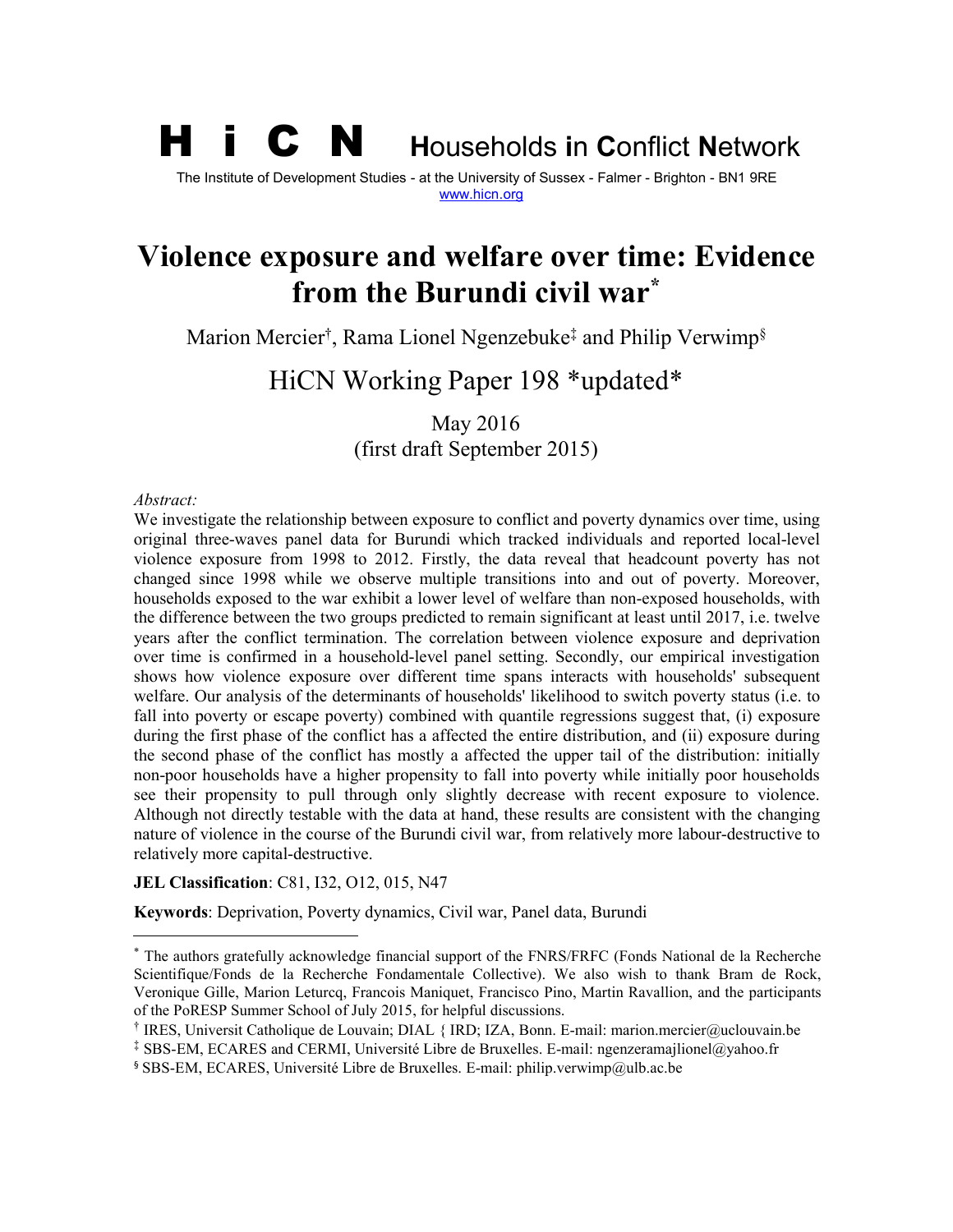## 1 Introduction and historical background

After a peak in the early nineties following the end of the Cold War and a decline thereafter, global conflict numbers have increased again since 2010 (see ACLED data (Raleigh et al., 2010), 2015 version). From 1946 to 2012, the world has witnessed more than 250 civil wars, civil conflicts have kicked off every year in 1 to 2% of countries, and have lasted 4 years on average (Simon Fraser University, 2013). Civil wars can affect outcomes as varied as poverty, institutions, human capital and economic growth, which are also potential factors of risk for the reoccurrence of conflict. Improving knowledge on the consequences of wars, identifying and understanding the various effects of conflicts and their persistence over time, thus appears as a key research challenge to enlighten post-conflict policy making and the management of conflict risk.

This paper investigates the legacies of violence on poverty, adopting a micro-level approach with data on Burundi. The civil war in Burundi started in 1993, following the assassination of the country's first democratically-elected president, Melchior Ndadaye, three months after his arrival in power. This murder triggered brutal attacks by Hutu groups followed by violent retaliation by the Tutsi-dominated army. The conflict, starting from the north-western parts of the country, soon spread toward the northeastern, central and southern provinces. Until 2005, the whole country was concerned by violence, though at different degrees and periods (United Nations, 1996; Chrétien and Mukuri, 2002; Bundervoet, Verwimp, and Akresh, 2009). Between 1993 and 2005, the conflict eventually left over 300,000 Burundians dead (Ngaruko and Nkurunziza, 2000).

The consequences of civil wars have received increasing attention from economists over the recent years. On the macro side, the literature notably shows that civil wars cause steep short-run falls in output (Cerra and Saxena, 2008), massive destruction of capital (Annan et al., 2006) and outflows of mobile capital (Collier, Hoeffler, and Pattillo, 2004). Although such effects are expected to affect the aggregate incidence of poverty, it is less clear how they persist over time. In particular, how the disruption of institutions and technology as well as the economic and political uncertainty that follow a conflict endanger the post-war recovery predicted by the neoclassical growth model remains understudied (Blattman and Miguel, 2010).

On the micro side, a nascent literature has started to investigate the consequences of civil wars.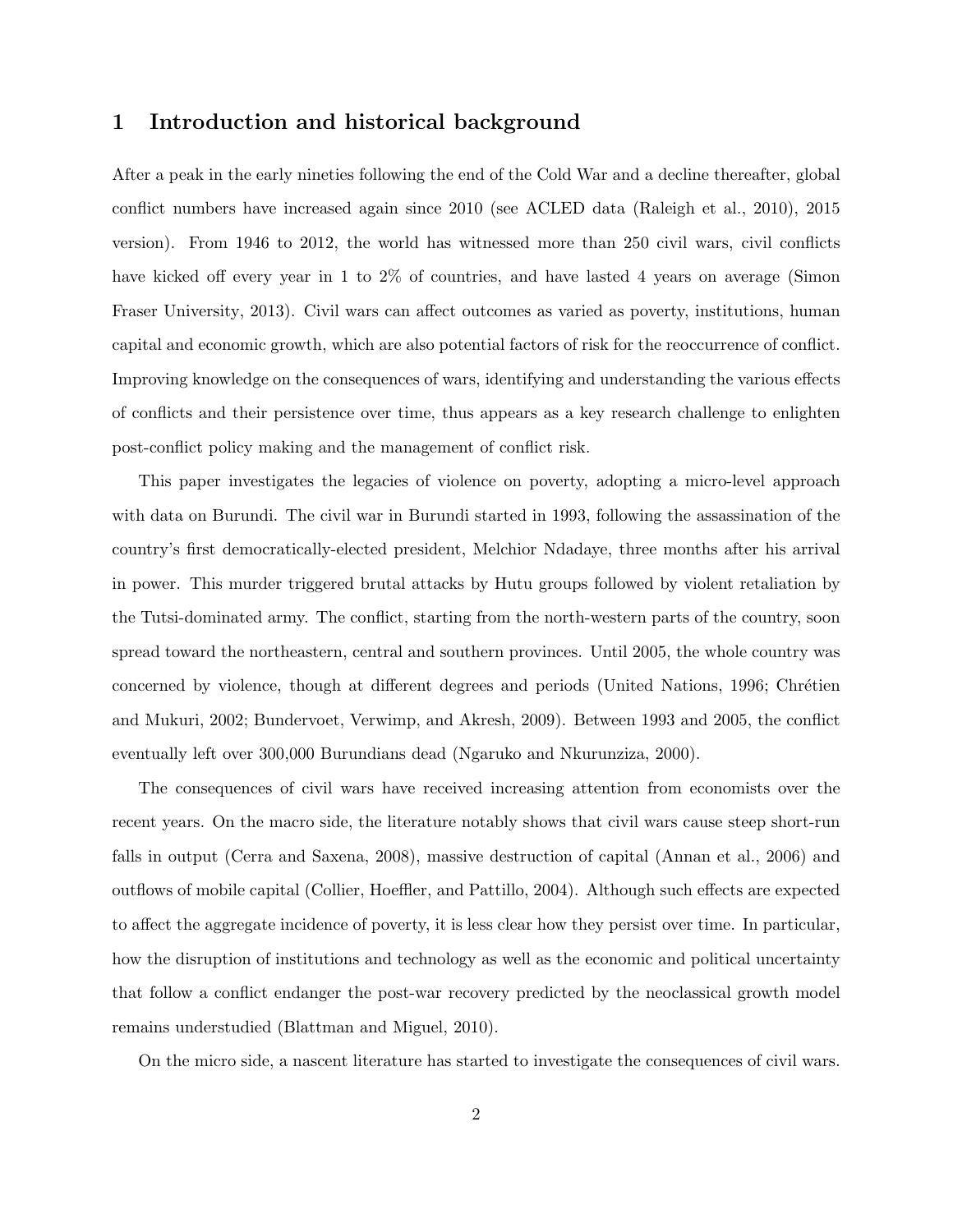Justino (2012) provides a thorough overview of the various effects of war on poverty. We do not claim to be as complete as the latter paper here. To enlighten the empirical investigation that follows, we simply recall four main (non-exclusive) micro-level mechanisms through which violence exposure is expected to affect welfare and poverty over time.

First, war-related deaths and casualties affect the composition of households and thus their labour endowment. Direct excess mortality has notably been shown to target young men (De Walque and Verwimp, 2010). Labour being the main input in the production function of many households, this could result into a shrink in the ratio of net producers to net consumers within the household, and eventually translate into a higher prevalence of poverty in war-affected areas. In addition to the direct deaths, referred to as the "missing males", Guha-Sapir and D'Aoust (2011) underline the indirect deaths caused by disease, hunger or lack of care. Injuries, disability and post-war psychological trauma may also impede the working ability of the surviving household members. Finally, violence induces modifications of fertility behaviours (Lindstrom and Berhanu, 1999; Agadjanian and Prata, 2002; Blanc, 2004; Kalemli-Ozcan, 2003). These can also translate into demographic shifts which are likely to interact with households' poverty over time.

Second, aside from its demographic effects, violence exposure might reduce the accumulation of human capital of those living in war-related areas, which can have persistent consequences on post-war micro-economic outcomes. It is in particular the case if dead or disabled adult workers are replaced by child labour, or if children are recruited as fighters (Justino, 2012). More generally, civil wars have been shown to impede children's nutritional and health outcomes (Alderman, Hoddinott, and Kinsey, 2006; Bundervoet, Verwimp, and Akresh, 2009; Akresh, Verwimp, and Bundervoet, 2011), and schooling outcomes (Akresh and de Walque, 2008), with possible heterogeneity across gender and education cycle (Shemyakina, 2011; Chamarbagwala and Moran, 2011; Swee, 2015). Such effects might translate into long-run consequences, since childhood outcomes such as health status have been shown to affect economic outcomes during adulthood, notably income and labour supply (Smith, 2009). Pre-school malnutrition also has significant detrimental impacts on human capital formation (Alderman, Hoddinott, and Kinsey, 2006), and there is evidence that less education translates into lower labour market outcomes (Ichino and Winter-Ebmer, 2004), which can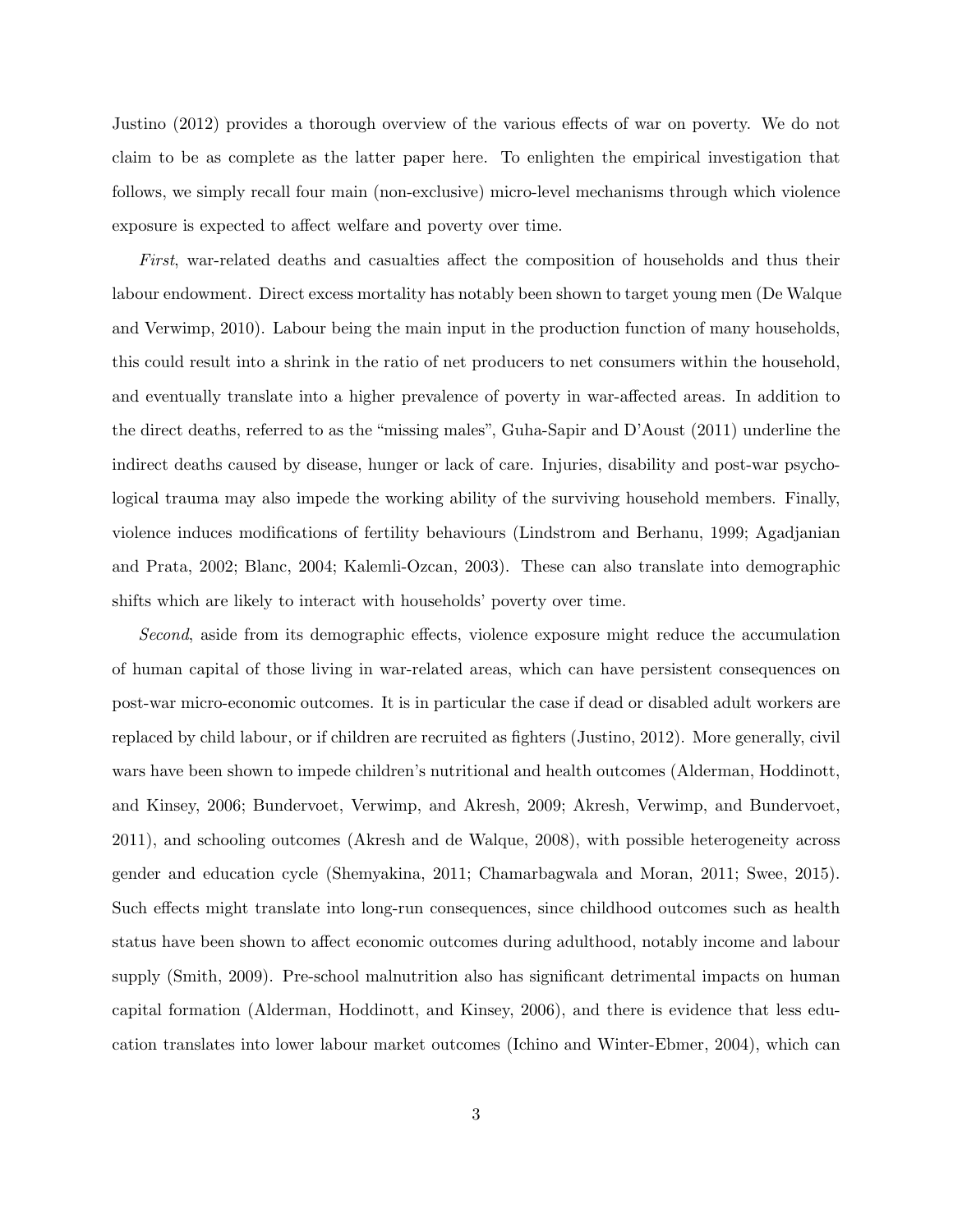eventually lead to increased poverty.

Third, conflict often causes the loss or destruction of productive assets such as land or cattle (Brück, 2001; González and Lopez, 2007; Shemyakina, 2011). This impedes on important sources of households' livelihood, and can thus affect critically their productive capacity. The literature suggests that the micro-level impact of conflict-related destruction of physical capital depends on households' characteristics. Asset endowment shapes households' vulnerability to conflict, as some assets may be more or less easily looted (Bundervoet, 2010). The household's own involvement in the conflict can also play a role: while war-passive households are vulnerable to the destruction of physical capital, groups which are actively engaged in conflict may take advantage of extortions during the war (Wood, 2003; Brockett, 1998; Keen, 1998).

Fourth, beyond physical and human capital, civil conflicts affect social capital and attitudes, which might have durable effects on household-level outcomes. In a theoretical paper, Rohner, Thoenig, and Zilibotti (2013b) show that violence erodes trust and social capital, a result which is empirically confirmed in the case of Uganda in Rohner, Thoenig, and Zilibotti (2013a). However, in different settings, Bellows and Miguel (2009) find that more victimized people during the Sierra Leone conflict became more likely to attend community meetings and to join social and political groups in the aftermath of the war, and Voors et al. (2012) show that individuals exposed to the civil war in Burundi subsequently displayed more altruism and risk-seeking behaviors. Although non-univocal regarding the direction of the effects, the literature thus suggests that exposure to violence can have long-run consequences on individuals' attitudes – for instance toward risk and cooperation – and on social capital, which could eventually affect poverty.

In addition to these four micro-level channels through which violence might affect poverty over time, the destruction of infrastructures at the meso-economic level, such as health or transportation facilities, might also affect the development of human and social capital and eventually lead to increased household deprivation (Ghobarah, Huth, and Russett, 2004; Lai and Thyne, 2007).

According to Justino (2012), "although there is a large body of evidence on the destructive effects of war, we are still far from understanding how these effects may or may not persist across time". This paper aims at contributing to the micro-economic literature on the consequences of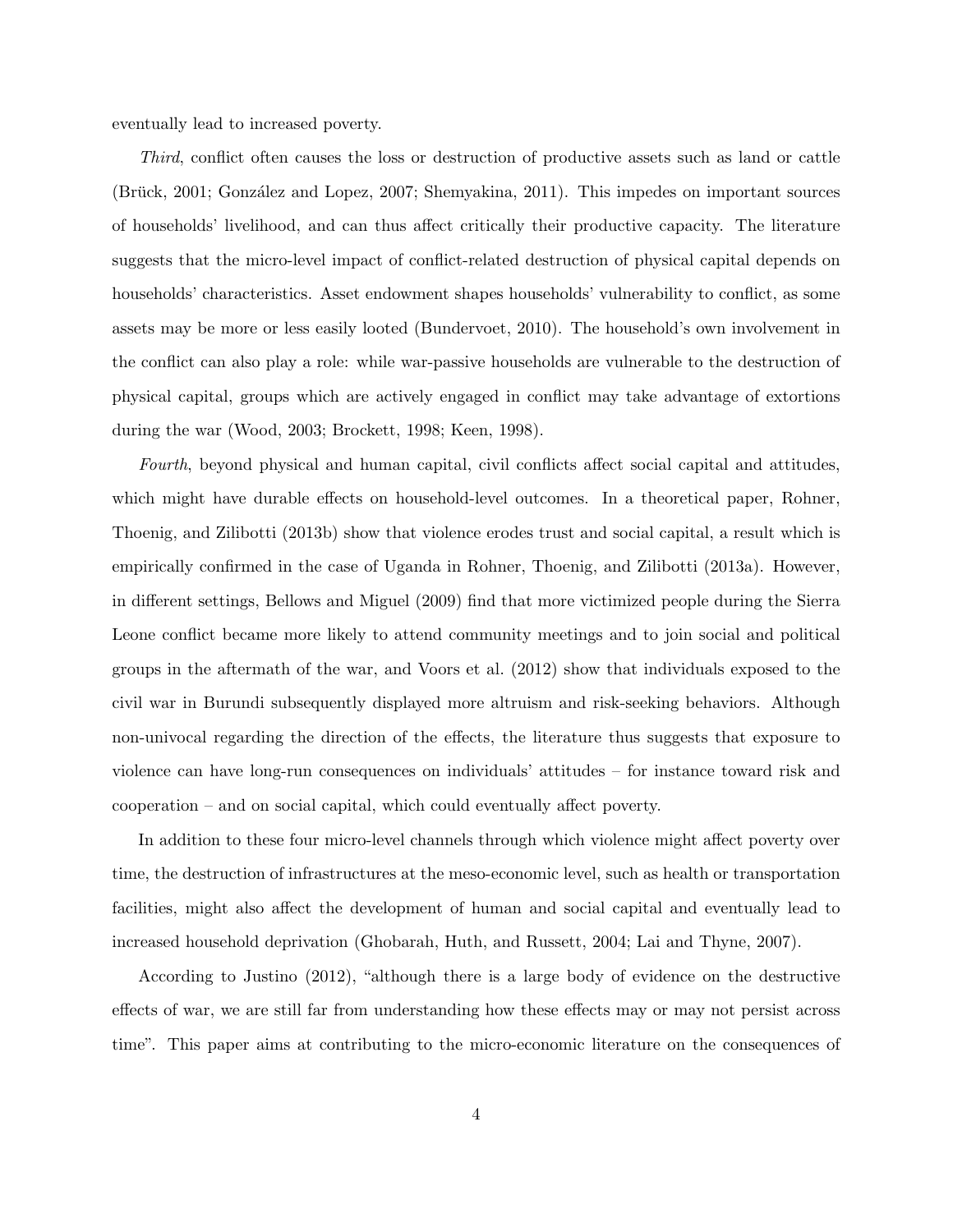civil wars by documenting the impact of exposure to violence on household-level poverty over time, relying on three waves of panel data collected in Burundi between 1998 and 2012. The longitudinal dimension of the data, as well as the local-level measure of violence that they provide, create a rare opportunity to investigate the legacy of war exposure at the micro level in the context of a poor economy. Two major challenges arise when trying to assess the effects of violence over time. First, violence is generally not random. Both on the macro and on the micro side, poor postwar macroeconomic performances and micro-level outcomes could reflect the prevailing conditions that triggered violence in the first place. In particular, the literature has identified poverty and slow growth among the factors that boost the likelihood of conflict onset (Fearon and Laitin, 2003), while they are also likely to be exacerbated by violence. *Second*, documenting the effects of violence over time requires observing longitudinal data, which is rare in post-conflict settings. In a microeconomic perspective, this involves the ability to track individuals and their outcomes over time.

The data that we rely on combine major advantages regarding these methodological concerns. Their first value-added is their longitudinal dimension. While the Burundi civil war broke out in 1993 and lasted until 2005, three waves of a nationwide survey have been conducted between 1998 and 2012. In the two first rounds, retrospective data on local violence exposure from the start of the civil war were collected. In addition, households and their split-offs were tracked from one wave of the survey to the other. These features of the data make it possible to: (i) re-build the history of households' composition and division over a fifteen-year period without 'losing' those who created their own household and/or migrated within the country, and (ii) measure the degree of exposure to conflict at the level of the localities starting from 1993 and over the whole duration of the war.

Moreover, as extensively argued by Voors et al. (2012), standard factors of greed and grievance are poorly explanatory of the pattern of violence in Burundi. Militia attacks, either from the army or from the rebels, indiscriminately brutal and random, affecting the entire country and causing profound fear among the whole population, reflect more accurately what happened (Uvin, 1999; Krueger and Krueger, 2007; Human Rights Watch, 1998). In such a setting, local-level exposure to violence has been shown to be near-exogenous to household characteristics and local economic conditions (Voors et al., 2012). To complement these qualitative and quantitative results, we rely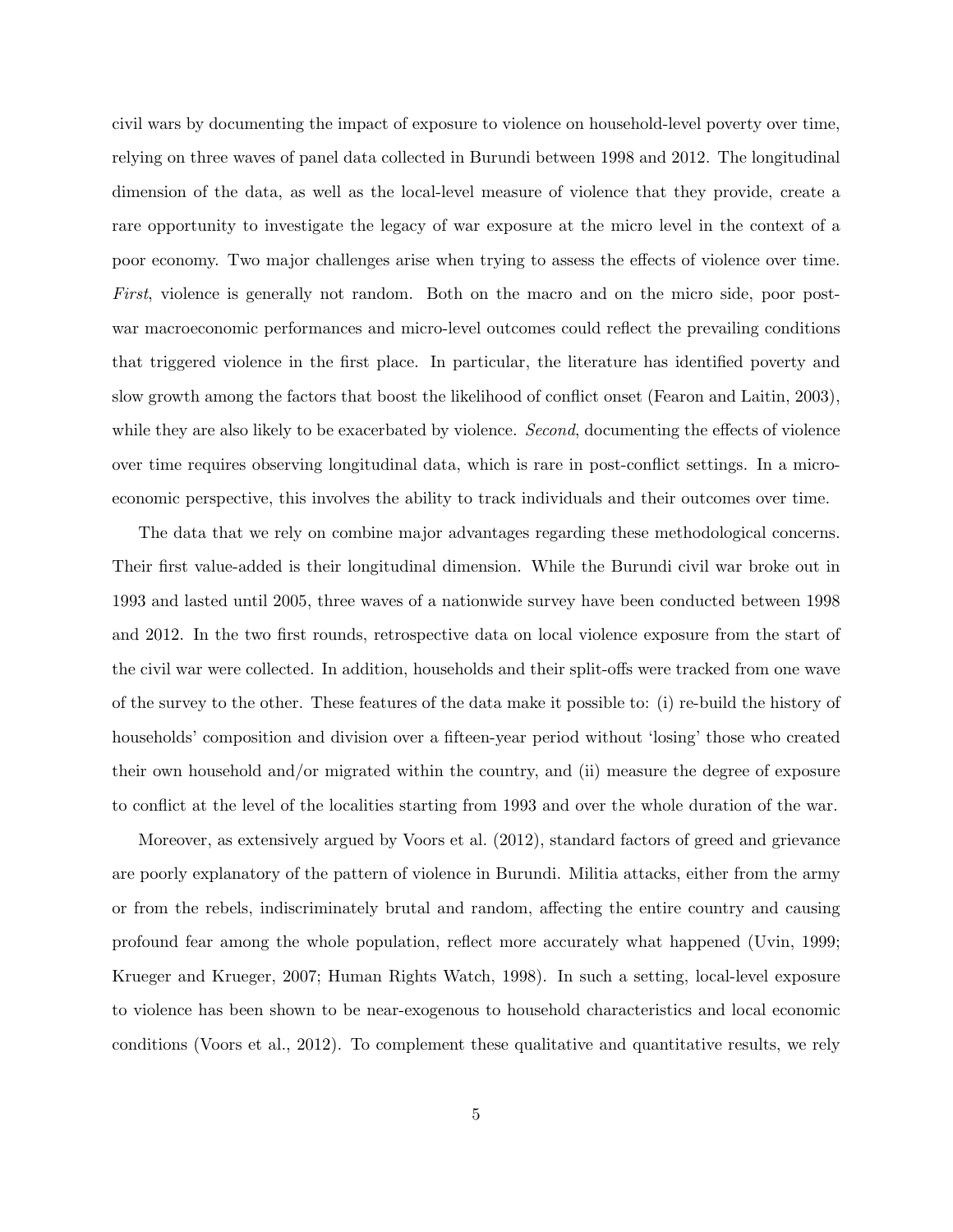on data from 1990 and 1998 (ISTEEBU, 1993; Voors et al., 2012) to investigate the determinants of violence exposure at the level of the localities (see Table 9 in Appendix 7.1). The dependent variable is a dummy equal to one if at least one war-related death or casualty was reported in the locality, over each sub-period of the war. No systematic correlation appears between, on the one hand, violence exposure between 1993 and 1998 and between 1998 and 2007 and, on the other hand, the socioeconomic characteristics of the localities. Although only suggestive, combined with the previous literature this result allows to be more confident over the fact that it is possible to exploit the timing of local exposure to violence to investigate the effect of conflict on household welfare and poverty dynamics in Burundi, and that the risk that the estimated correlations will be driven by the non-randomness of violence or 'selection into violence' is low.

These peculiarities of the data and context allow us to document the relationship between violence exposure and welfare at the household-level and over time, and to provide suggestive evidence that violence exposure has persistent effects on household deprivation. We first observe that the prevalence of poverty has been rather stable in Burundi between 1998 and 2012 while its average intensity has deepened and numerous transitions into and out of poverty have occurred. Moreover, we show that households exposed to the war exhibit significantly lower levels of welfare than non-exposed households, this difference being persistent and robust to a multivariate panel analysis. Finally, the results suggest that initially poor households have seen their welfare relatively more affected by the first period of the war (before 1998), and initially non-poor households by the second period of the war (after 1998), which is consistent with the change in the nature of violence during the civil war, from relatively more labour-destructive to relatively more capital-destructive.

In the next section, we describe in details the survey and data at hand and draw an overview of poverty over the period of analysis. Sections 3 and 4 then display the empirical results, first exploiting the longitudinal dimension of the data to document the relationship between violence exposure and deprivation over time, and second investigating which households have been particularly vulnerable, in terms of poverty status, to violence exposure. Section 5 discusses the interpretation of the results, and Section 6 finally concludes.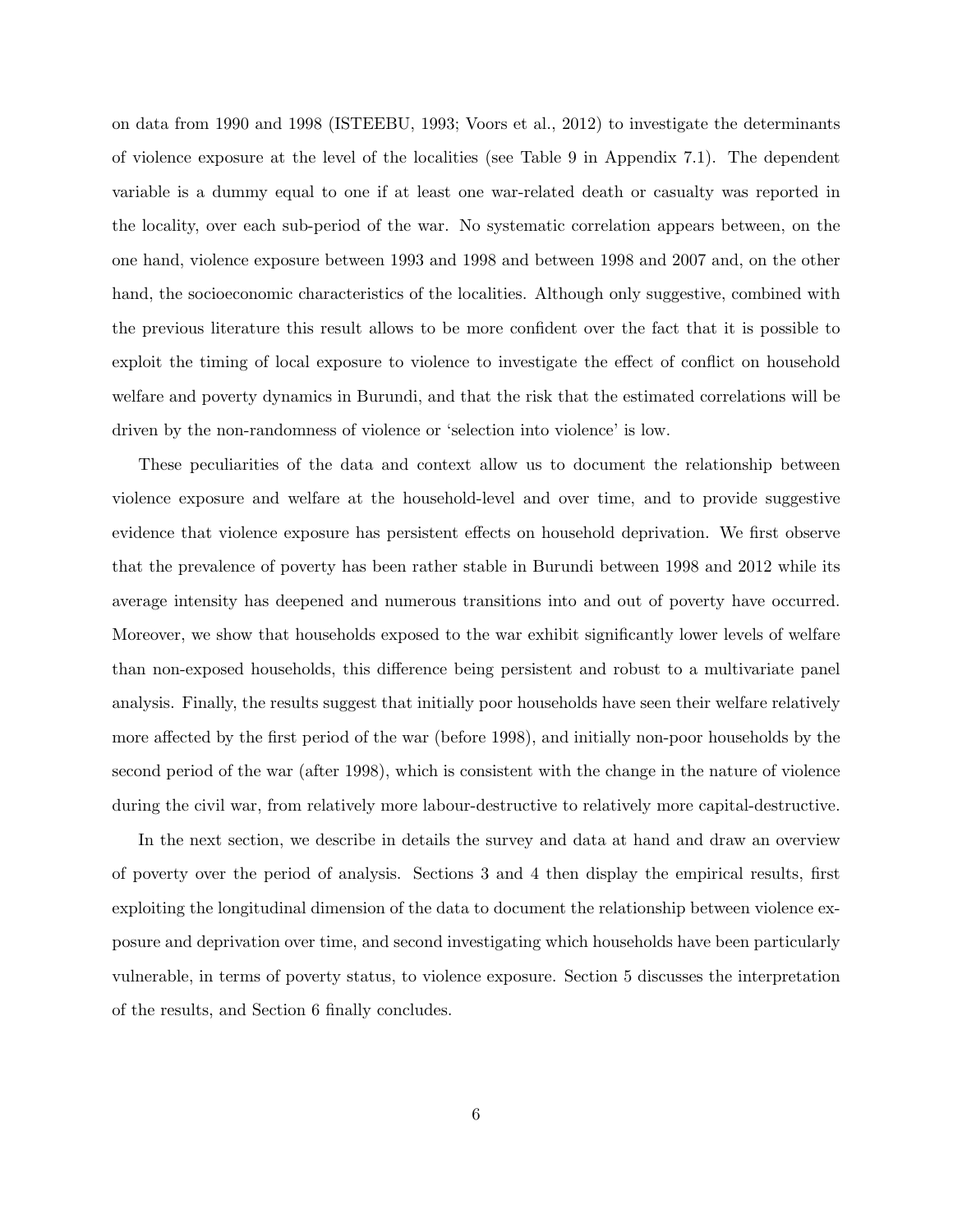### 2 An overview of poverty in Burundi between 1998 and 2012

#### 2.1 The Three-round Panel Priority Survey

We rely on a fifteen-year panel with three rounds of data collection, 1998, 2007 and 2012. In 1998, with support from the World Bank, the Government of Burundi undertook a study named 'Enquête Nationale sur les Conditions de Vie de la Population'. The ISTEEBU, Burundi's national statistics institute, conducted the underlying LSMS-type survey, named Priority Survey (henceforth 1998 PS), over more than 6,000 households living in 391 randomly selected rural and urban survey sites (in what follows, we use the generic term 'locality' to refer to these survey sites). In 2007, a Panel Priority Survey (henceforth 2007 PPS) was designed as the second wave of the 1998 PS and targeted to re-interview 1,000 households from 100 randomly selected rural localities of the original sample, as well as the so-called 'split-off' households, which were formed between 1998 and 2007 by members of the original households. A total of 874 original households and 534 split-offs were re-interviewed. The third round was implemented in 2012, allowing to build a three-wave panel and follow the evolution of households' consumption patterns relying on fully comparable questions. Out of the 1,408 households of 2007, 1,263 were re-interviewed in 2012, i.e. a resurvey rate of 89.7%. As in 2007, the 2012 wave was conducted by an experienced interviewers team, with a 5-day training on the questionnaire, a pilot test, and close supervision of the field work. The team leader, the local survey manager as well as several interviewers were the same in 2007 and 2012.

#### 2.2 Measuring welfare

#### 2.2.1 Valuing household consumption

In each round of the survey, an identical module asked interviewees about their consumption of a range of food and non-food items. For each food item, respondents declared the quantity consumed by their household over the last seven days in the unit of their choice,<sup>1</sup> and the price per unit on the local market. To compute the nominal value of households' food consumption, we first express all the quantities consumed in kilograms (or liters). We then compute household-level prices per

<sup>&</sup>lt;sup>1</sup>Including quantity bought, produced, and received as gift.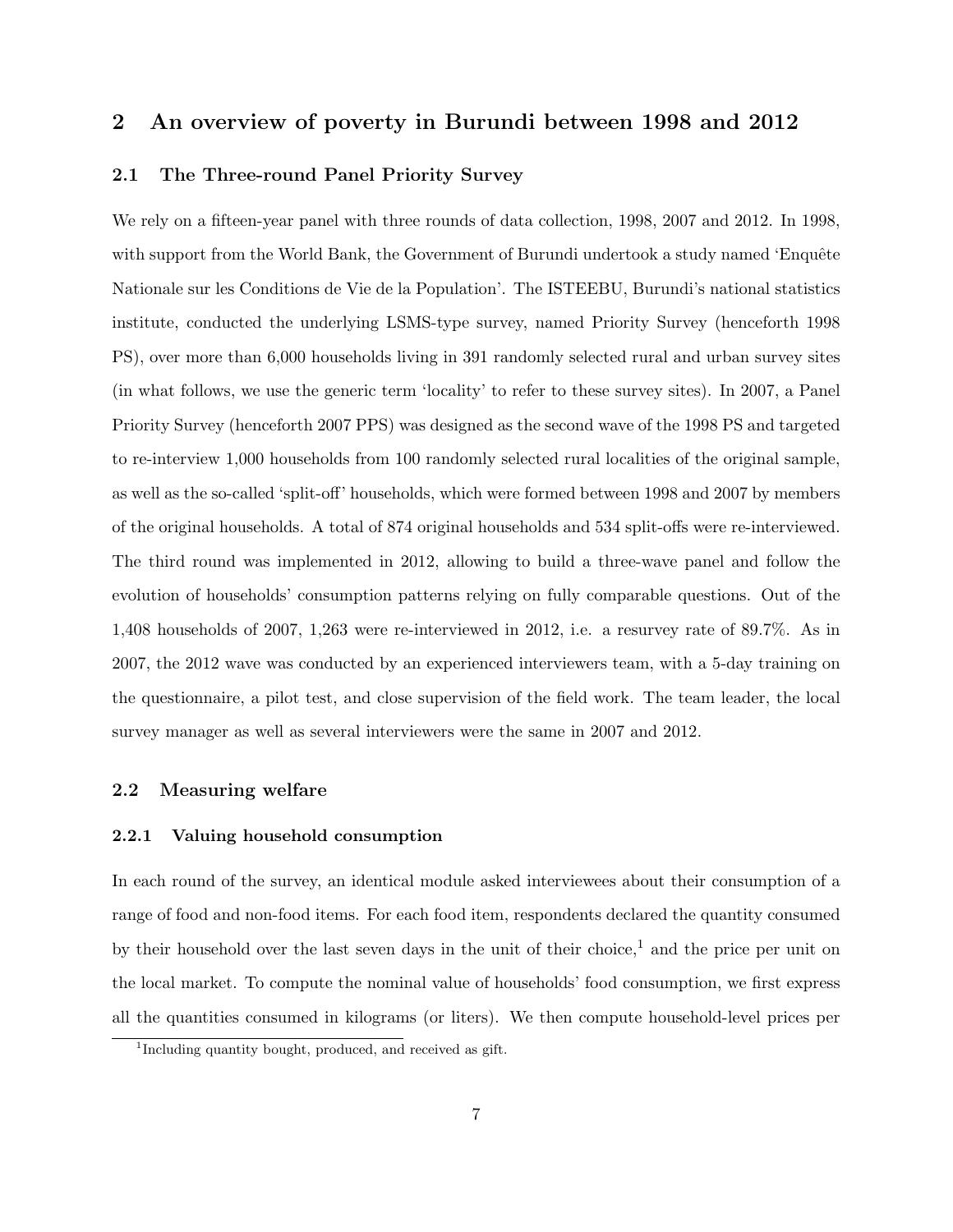kilograms (or liters) for each item, which allow us to calculate country-level median prices. We eventually use these prices to compute the total value of households' food consumption per month, that we express per adult equivalent. In the absence of market price data, we use the prices declared by the households which may contain important measurement errors. Taking the median of declared prices, instead of using for each household the price that it declared, allows to mitigate this issue.

The total value of households' consumption is finally the sum between households' food consumption, valued with the vector of country-level median prices, and non-food consumption. The value of the latter is directly derived from the expenditures declared in the questionnaire. Non-food consumption is priced using households' declarations because, as opposed to food items, it is not possible to derive country-level median prices for non-food items such as 'clothing' or 'cell phones': indeed, households declare the total amount spent for each category without specifying a quantity.

#### 2.2.2 Poverty line

We compute the poverty line relying on the 'cost of basic needs' method (Ravallion, 1994, 1998; Ravallion and Bidani, 1994), according to which poverty is "a lack of command over basic consumption needs, and the poverty line the cost of those needs" (Ravallion and Bidani, 1994). This minimal level of consumption must encompass food and non-food consumption.

To estimate the food component of the basic consumption needs, we specify a consumption bundle deemed adequate to satisfy physical needs in terms of caloric value, and then estimate its cost. The composition of the basket of goods is derived from the food consumption of the 50% households which have the lowest level of total consumption per month and per adult equivalent. We then calculate the caloric value of the average basket of goods that these households consume, and re-scale it so as to reach the caloric requirement considered as minimum in the context of Burundi (namely, 2,500 calories per day and per adult equivalent (Minecofin,  $2002$ )<sup>2</sup>), without changing the proportions of the different items. This allows us to derive a basket of goods which exactly corresponds to 2,500 calories per day per adult equivalent, and which is consistent with the consumption habits and preferences of the 50% poorest households. The food component of the

 $2^2$ Minimum caloric requirement in the case of Rwanda, which is a very similar context.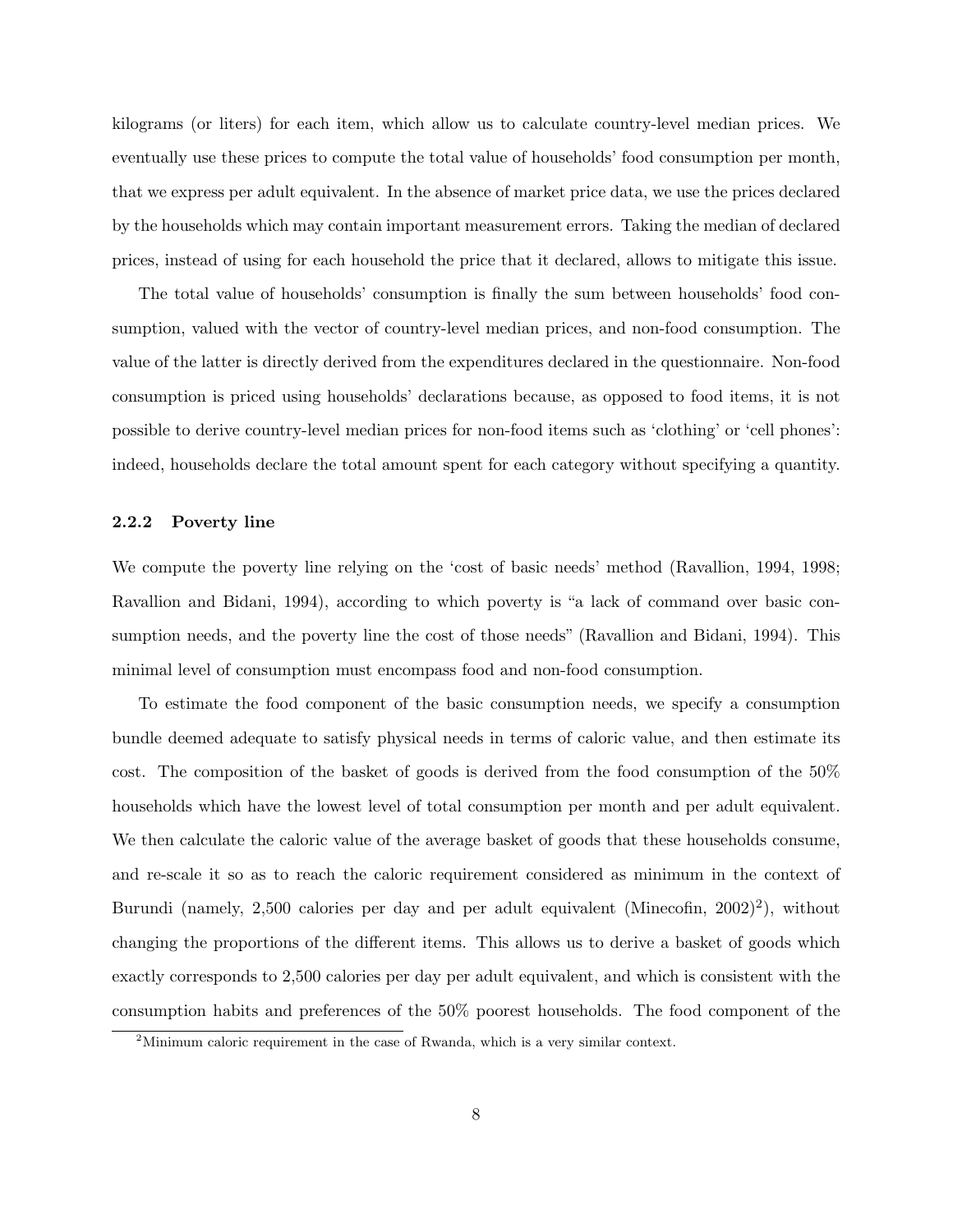poverty line is the value of this basket based on country-level median prices.

Estimating the minimal non-food requirements is trickier than estimating the minimal food requirements in the absence of an equivalent to caloric intake for non-food consumption. To compute the non-food component of the poverty line, we follow Bundervoet (2006) and Verwimp and Bundervoet (2009). Based on the previously cited literature, and using the first two waves of the panel data that we rely on, they estimate the share of non-food spending of Burundian households whose total level of consumption is very close from the food poverty line. These households could exactly fit their caloric needs, but instead of doing so they decide to sacrifice a part of their food consumption in favor of non-food consumption. Eventually they do not fulfil their minimal caloric requirements, thus it is arguable that their non-food expenditures correspond to what they consider as absolutely necessary. We use the food share that they estimated for the Burundi context (namely, 82%) to derive the non-food component of the poverty line. In the end, the poverty line equals the addition between the food and non-food components, and the household's poverty status is determined by the difference between its monthly consumption per adult equivalent and the poverty line.

#### 2.3 Sample and attrition

Most of the empirical analysis displayed hereafter relies on the sample of households for which data on consumption as well as socioeconomic and demographic characteristics introduced as control variables are available. This sample consists of 943 original households in 1998, 751 in 2007 and 595 in 2012.<sup>3</sup> Additionally, we observe 327 split-offs in 2012<sup>4</sup> and 287 in 2007, and we can impute the data of their household of origin for 279 of them in 1998. For sake of consistency with the empirical analysis, and given that they are found to be very similar if the whole sample is considered, the descriptive statistics that follow are displayed over this core sample.<sup>5</sup>

The overall re-contact rate of the survey was 87.4% between 1998 and 2007 and 89.7% between

<sup>&</sup>lt;sup>3</sup> Among the 751 original households of 2007, 741 are tracked from 1998 and 10 are unobserved in 1998 because of missing data. Among the 595 original households of 2012, 542 are tracked from 2007 and 53 are unobserved in 2007 because of missing data.

<sup>4</sup>Of which 188 are tracked from 2007 and 139 are unobserved in 2007 because of missing data.

 $5$ The descriptive statistics considering the whole available sample are available upon request.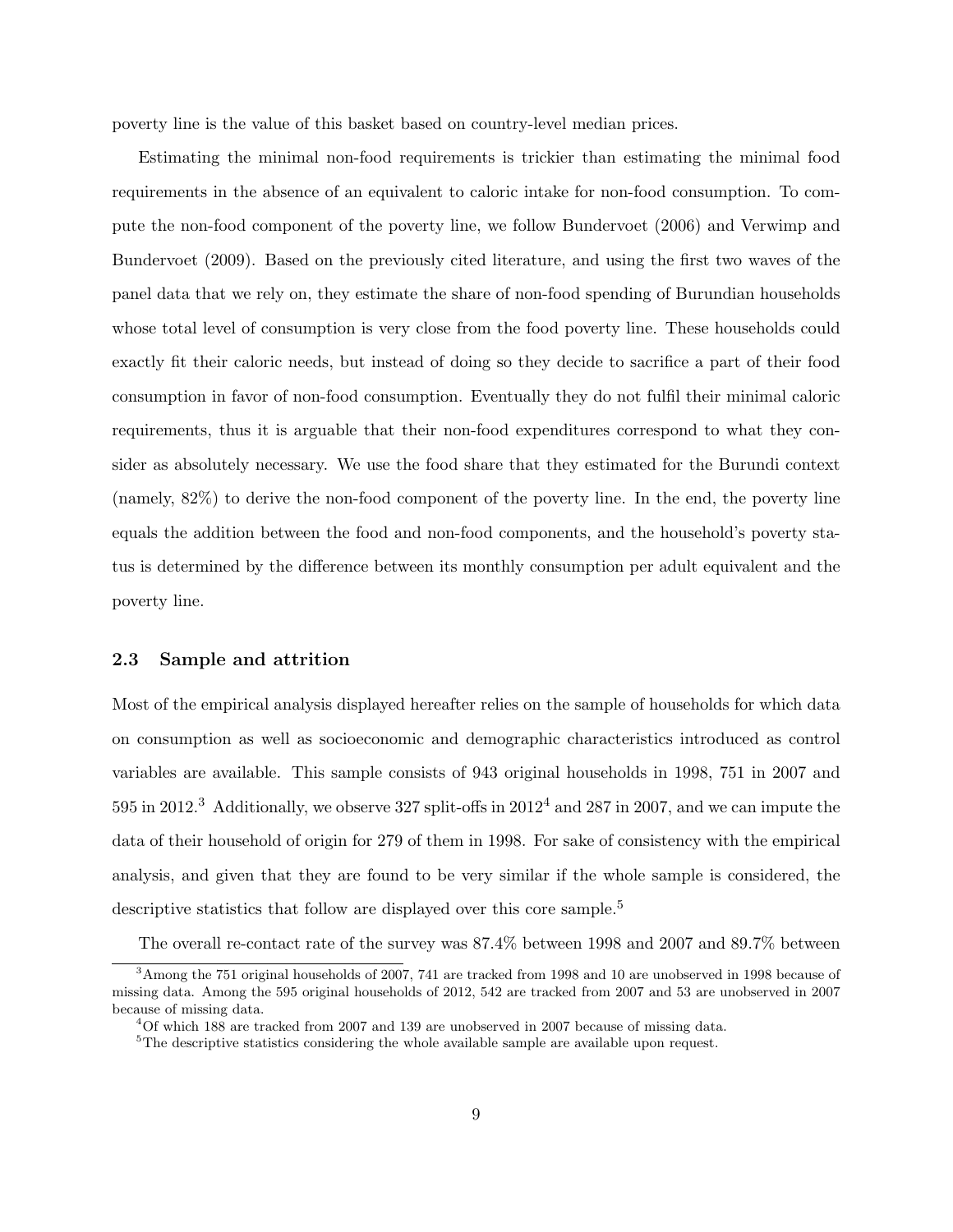2007 and 2012, which can be considered as a success given the time interval between each round and widespread violence between the first two waves. Still, some households are lost from one wave of the panel to the next one. This attrition could bias the results, in particular if non-tracked households have specific characteristics which are correlated with consumption or violence exposure. To document this issue, we look at the differences of means of the main characteristics of tracked and non-tracked households in Table 10 in Appendix 7.2. We document households' socioeconomic and demographic characteristics, welfare, and exposure to violence. Welfare is measured through households' average monthly consumption (in logarithm) and poverty status, and violence exposure through a dummy equaling one if the locality recorded at least one war-related death or casualty.

Some characteristics are different between households tracked from one wave of the panel to the next one and households who exit the sample. In particular, households who were larger at time t are significantly more likely to be tracked at time  $t + 1$ . To a lesser extent, the occupation, age and gender of the household head turn out to be slightly different between tracked and non-tracked households. These results confirm the importance of controlling for socioeconomic and demographic characteristics in the analysis. It also appears that households who exit the sample (in 2007 and in 2012) were living in localities that had been on average less exposed to violence between 1993 and 1998, but not significantly differently exposed between 1998 and 2007. Finally, the t-tests do not reveal any significant difference in terms of consumption and poverty status between tracked and non-tracked households, neither in 2007 nor in 2012.

#### 2.4 Descriptive statistics

Figure 1 displays the level of households' monthly expenditures per adult equivalent (expressed in Franc Burundi (BIF) in 1998 prices) in 1998, 2007 and 2012, distinguishing original and split-off households. The average original household spends 7,052 BIF per month and adult equivalent in 1998, 7,232 in 2007 and 11,640 in 2012, while the average split-off household consumes 8,363 BIF per month and adult equivalent in 2007 and 9,088 in 2012. Monthly expenditures have thus undergone an upward trend which has been more pronounced after 2007 for original households.

Table 1 presents the first–, second– and third–degree Foster–Greer–Thorbecke poverty mea-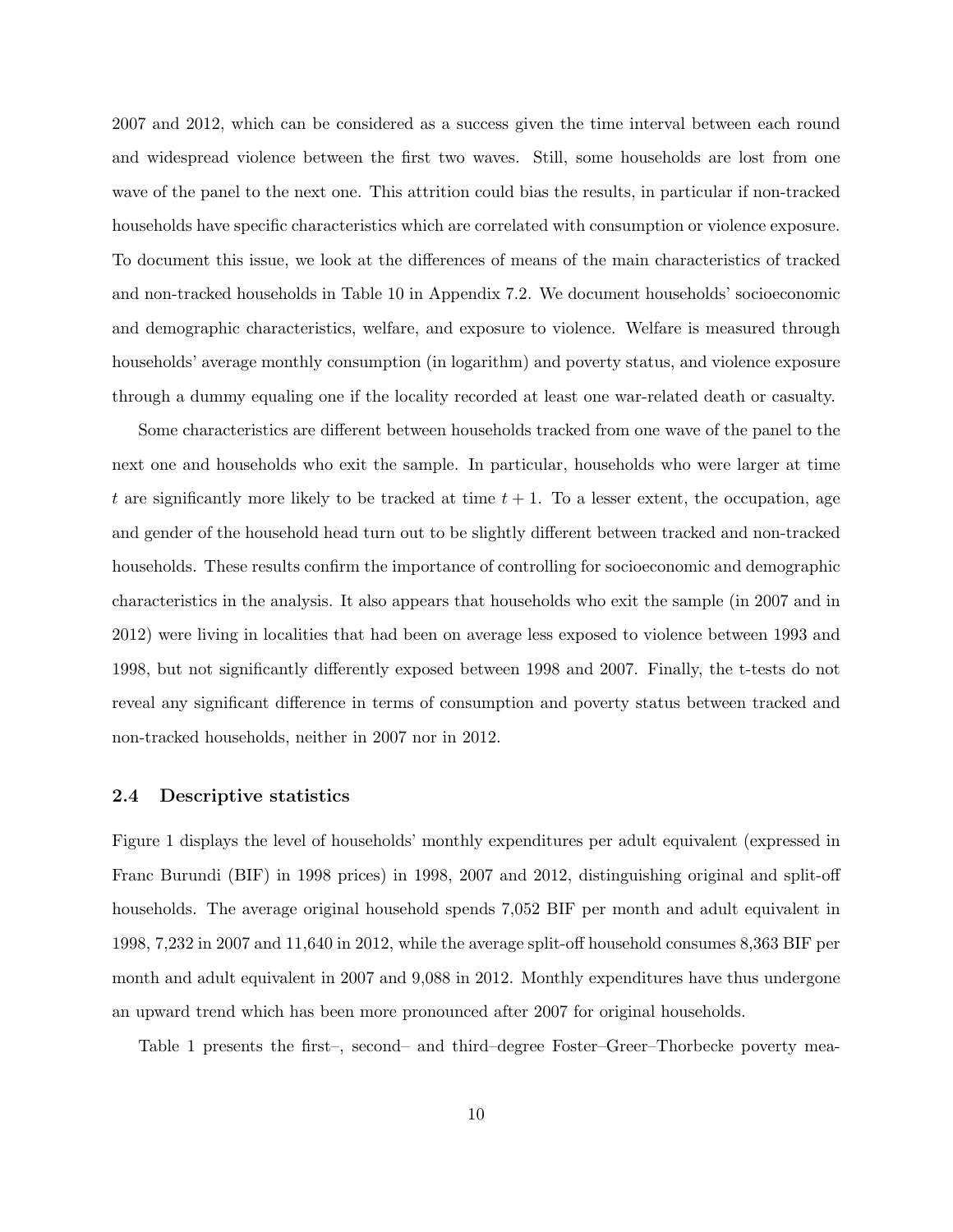

Figure 1: Monthly expenditures in BIF, deflated.

sures (Foster, Greer, and Thorbecke, 1984), by household type and over time. For a continuous expenditure distribution, the FGT–index is given by:

$$
P_{\alpha} = \int_{i=1}^{z} \{ ((z - y_i)/z)^{\alpha} f(y) \} dy
$$
 (1)

where z and y are, respectively, the poverty line and amount of expenditures. For  $\alpha = 0$  and 1, the index measures, respectively, the prevalence of poverty (poverty headcount) and the intensity of poverty (poverty gap), while for  $\alpha = 2$  it provides a measure of the poverty severity (Ravallion, 1992; Bigsten et al., 2003).

Overall, around 69% of the households of the sample are poor in 1998. The headcount ratio very slightly decreases afterward, to reach a bit less than 68% in 2012. While we observe almost constant headcount poverty over fifteen years, there is a clear upward increase in the poverty gap (from nearly 31% in 1998 to nearly 39% in 2012) and poverty severity (from 18% in 1998 to more than 26% in 2012), which corresponds to an increase of inequalities. Indeed, the Gini index consistently increases over time, for both original and split-off households (see Table 11 in Appendix 7.3).

The poverty profile is different by household type: the prevalence of poverty, poverty gap and poverty severity are higher among original than split-off households across the whole period.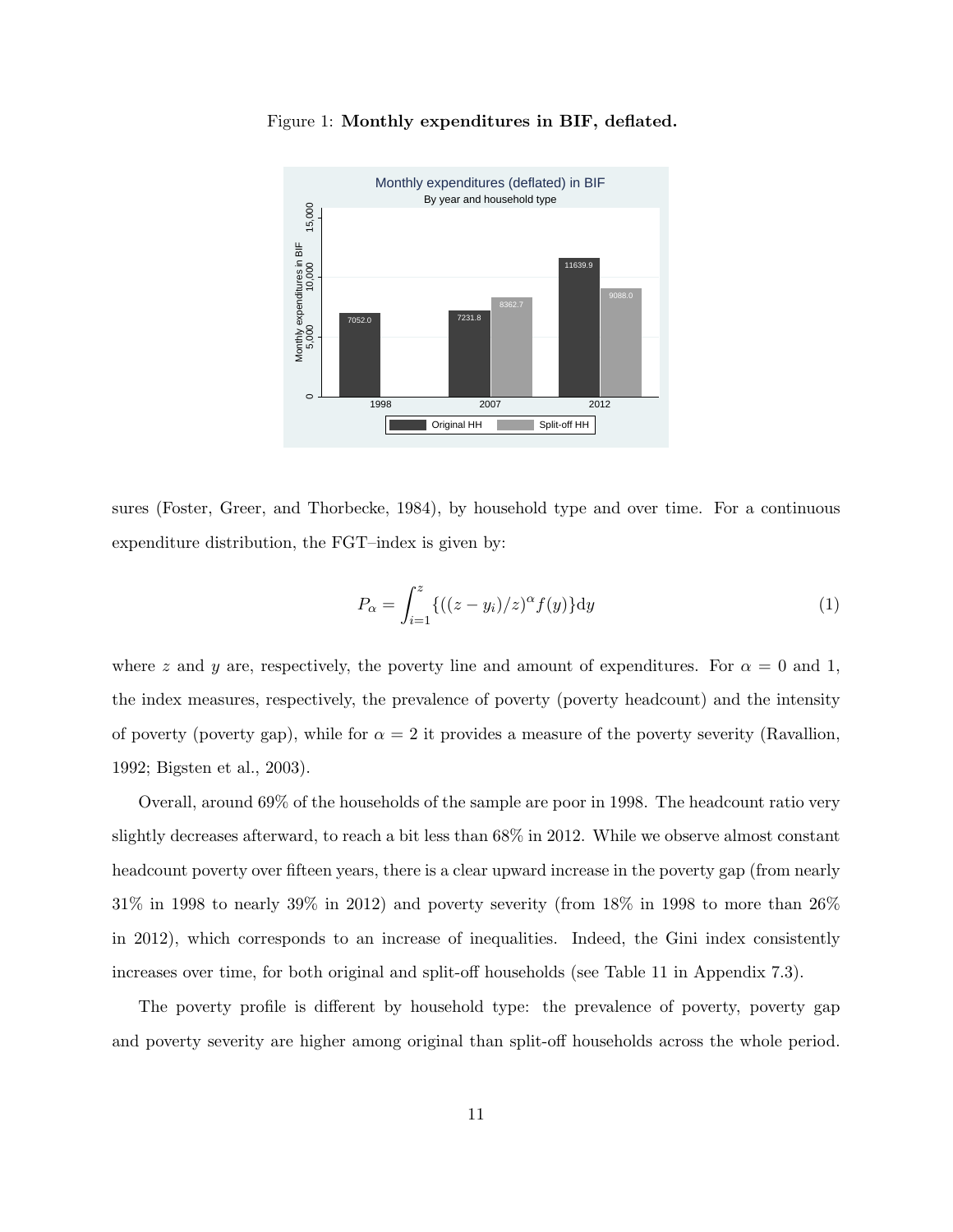| Type of HH | <b>Statistics</b> |       |       |       |
|------------|-------------------|-------|-------|-------|
|            |                   | 1998  | 2007  | 2012  |
|            | Number of HH      | 943   | 1,038 | 922   |
| A11        | Headcount ratio   | 69.14 | 68.98 | 67.68 |
|            | Poverty gap       | 30.91 | 36.14 | 38.89 |
|            | Poverty severity  | 18.00 | 23.29 | 26.49 |
|            | Number of HH      |       | 751   | 595   |
| Original   | Headcount ratio   |       | 70.57 | 69.41 |
|            | Poverty gap       |       | 37.84 | 40.10 |
|            | Poverty severity  |       | 24.81 | 27.50 |
|            | Number of HH      |       | 287   | 327   |
| Split-off  | Headcount ratio   |       | 64.81 | 64.53 |
|            | Poverty gap       |       | 31.67 | 36.71 |
|            | Poverty severity  |       | 19.33 | 24.66 |

Table 1: Poverty by household type and year.

Note: There is no split-off household in 1998 since it was the first round of survey.

However, the difference between the two groups decreases between 2007 and 2012. Taken together with Figure 1, these results are consistent with inequality having increased relatively more among original households than among split-off households (see Table 11 in Appendix 7.3).

In the course of the panel, some households fall into poverty whereas others escape it. Table 2 maps these movements into and out of poverty across time. Panel A is the poverty state-transition matrix between 1998 and 2007. Nearly 59% of the non-poor households in 1998 fall into poverty by 2007, while less than 28% of the poor households of 1998 escape poverty in 2007. Focusing on transitions between 2007 and 2012, Panel B reveals that less than 44% of non-poor households in 2007 remain so in 2012, while less than 25% of the poor households in 2007 escape poverty by 2012. Last, Panel C shows that less than 38% of non-poor households in 1998 are still non-poor by 2012, while nearly  $71\%$  of poor households in 1998 remain so by 2012.

Another angle to view poverty dynamics is to look at the distribution of households at the lens of a threefold poverty status. Table 3 gives the shares of households who are permanently non-poor (i.e., non-poor in 1998, 2007 and 2012), chronically poor (i.e., poor in 1998, 2007 and 2012), and so-called 'switchers' (i.e., one time poor (non-poor) and two times non-poor (poor), regardless of the sequence of the switch(es) across the three observations). Computing these shares require to observe households' poverty status across the three points of the panel. There are 1,223 households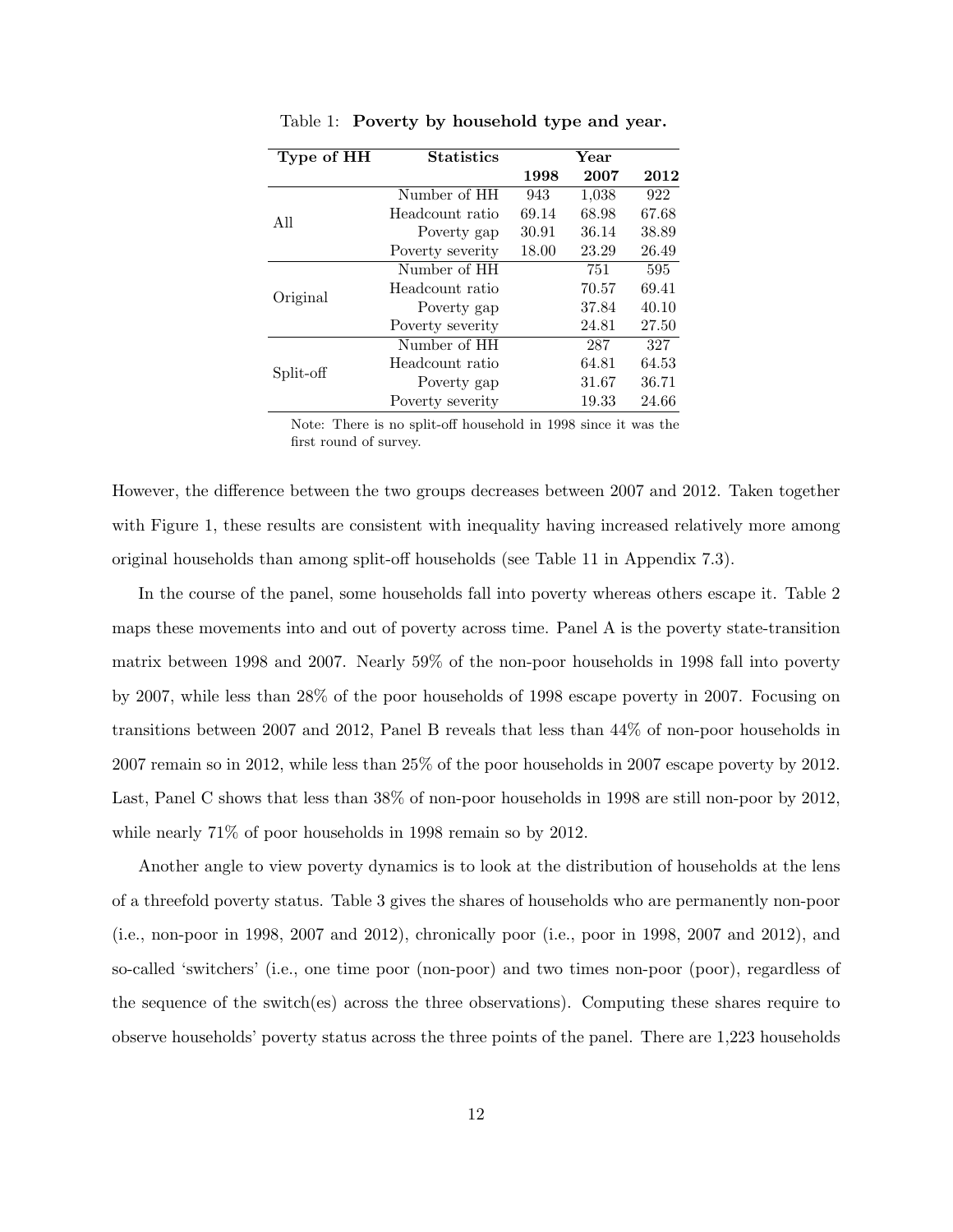| Panel A. Transition matrix 1998-2007.       |                        |       |              |  |  |  |
|---------------------------------------------|------------------------|-------|--------------|--|--|--|
|                                             | Poverty status in 2007 |       |              |  |  |  |
| <b>Poverty status in 1998</b> Non Poor Poor |                        |       | Total        |  |  |  |
| Non Poor                                    | 41.26                  |       | 58.74 100.00 |  |  |  |
| Poor                                        | 27.54                  |       | 72.46 100.00 |  |  |  |
| Total                                       | 31.17                  | 68.83 | $-100.00$    |  |  |  |

Table 2: Poverty transition matrices between 1998, 2007 and 2012.

| Panel B. Transition matrix 2007-2012.             |                        |       |              |  |  |  |  |
|---------------------------------------------------|------------------------|-------|--------------|--|--|--|--|
|                                                   | Poverty status in 2012 |       |              |  |  |  |  |
| <b>Poverty status in 2007</b> Non Poor Poor Total |                        |       |              |  |  |  |  |
| Non Poor                                          | 43.91                  |       | 56.09 100.00 |  |  |  |  |
| Poor                                              | 24.80                  | 75.20 | 100.00       |  |  |  |  |
| $\text{Total}$                                    | 30.82                  |       | 69.18 100.00 |  |  |  |  |
|                                                   |                        |       |              |  |  |  |  |

| Panel C. Transition matrix 1998-2012.             |                        |  |              |  |  |  |
|---------------------------------------------------|------------------------|--|--------------|--|--|--|
|                                                   | Poverty status in 2012 |  |              |  |  |  |
| <b>Poverty status in 1998</b> Non Poor Poor Total |                        |  |              |  |  |  |
| Non Poor                                          | 37.93                  |  | 62.07 100.00 |  |  |  |
| Poor                                              | 29.16                  |  | 70.84 100.00 |  |  |  |
| Total                                             | 31.50                  |  | 68.50 100.00 |  |  |  |
|                                                   |                        |  |              |  |  |  |

whose poverty status is observed three times (Column  $(1)$ ). In the second part of the empirical analysis (Section 4), we will investigate the determinants of poverty status switches. We will thus focus on households whose poverty status is observed three times, but also whose socioeconomic and demographic characteristics are observed in 1998. There are 996 such households. To have an idea of their degree of representativeness, Column (2) of Table 3 displays their distribution by threefold poverty status. The distribution is very similar between the two samples. Over the period, there are only as few as 6% of households which have never been poor, while around 39% are in chronic poverty and the remaining 55% are households whose poverty status switched at least once.

| Table 3: Threefold poverty status in 1998, 2007 and 2012 |  |  |  |  |
|----------------------------------------------------------|--|--|--|--|
|                                                          |  |  |  |  |

|                    | (1)                 | (2)                      |  |  |  |
|--------------------|---------------------|--------------------------|--|--|--|
|                    | Number of HH $(\%)$ |                          |  |  |  |
|                    | Whole sample        | Sub-sample               |  |  |  |
| Permanent non poor | 76(6.21)            | $\overline{58}$ $(5.82)$ |  |  |  |
| Switchers          | 676 (55.27)         | 546 (54.82)              |  |  |  |
| Chronic poor       | 471 (38.51)         | 392 (39.36)              |  |  |  |
| Total              | 1,223(100)          | 996 (100)                |  |  |  |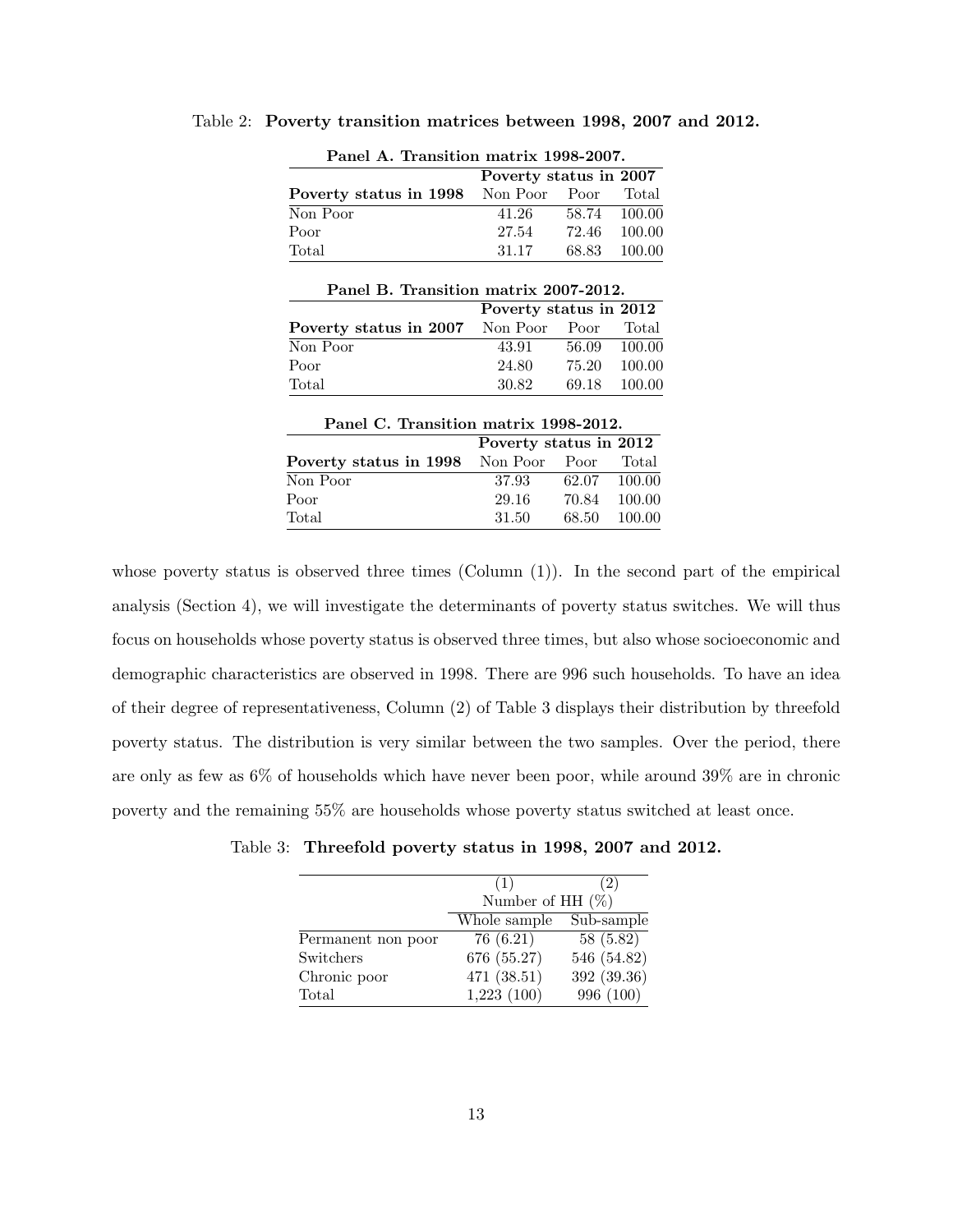## 3 Violence exposure and deprivation

The descriptive statistics show that, over the period, the incidence of poverty did not change much in the aggregate while its severity has deepened and transitions in and out of poverty have been numerous. Table 4 displays the average level of consumption and prevalence of poverty in each of the three survey waves, distinguishing households who have been exposed to violence and households who have not. The dummy variable of violence exposure equals one if at least one war-related death or casualty was reported over the past in the locality where the household lives, and zero otherwise.

|                      |                        | Not exposed<br>to violence | Exposed<br>to violence | Difference            |
|----------------------|------------------------|----------------------------|------------------------|-----------------------|
|                      | Consumption (in log)   | 8.743                      | 8.515                  | $0.228***$<br>(0.049) |
| Panel A: 1998        | Poverty                | 0.627                      | 0.742                  | $-0.115***$ (0.030)   |
|                      | Number of households   | 416                        | 527                    | 943                   |
|                      | Consumption (in log)   | 8.634                      | 8.400                  | $0.235***$<br>(0.062) |
| Panel B: 2007        | Poverty                | 0.618                      | 0.733                  | $-0.115***$ (0.029)   |
|                      | Number of households   | 390                        | 648                    | 1.038                 |
| <i>Panel C: 2012</i> | Consumption $(in log)$ | 8.725                      | 8.478                  | $0.246***$<br>(0.077) |
|                      | Poverty                | 0.628                      | 0.706                  | $-0.078**$ (0.032)    |
|                      | Number of households   | 341                        | 581                    | 922                   |

Table 4: Violence exposure and deprivation – Differences of means.

Significance of the difference between exposed and non-exposed households using a paired t-test. \*\*\*p<0.01, \*\*p<0.05, \*p<0.1. Standard errors in parentheses.

Violence exposure is computed over the past, i.e. between 1993 and 1998 for Panel A, and between 1993 and 2007 for Panels B and C.

Households exposed to violence over the past exhibit a significantly lower average level of consumption and higher incidence of poverty in the subsequent years, the difference between exposed and non-exposed households being similar in 1998 and 2007. Moreover, while no violence is observed between 2007 and 2012, the group of households exposed to violence before 2007 still exhibits a significantly lower consumption and gathers a significantly higher share of poor in 2012. This suggests that the decrease in welfare associated with violence exposure persists over time.

Still, the gap between exposed and non exposed households attenuates in 2012, as the difference of means of poverty incidence decreases; and the standard error of the difference of both poverty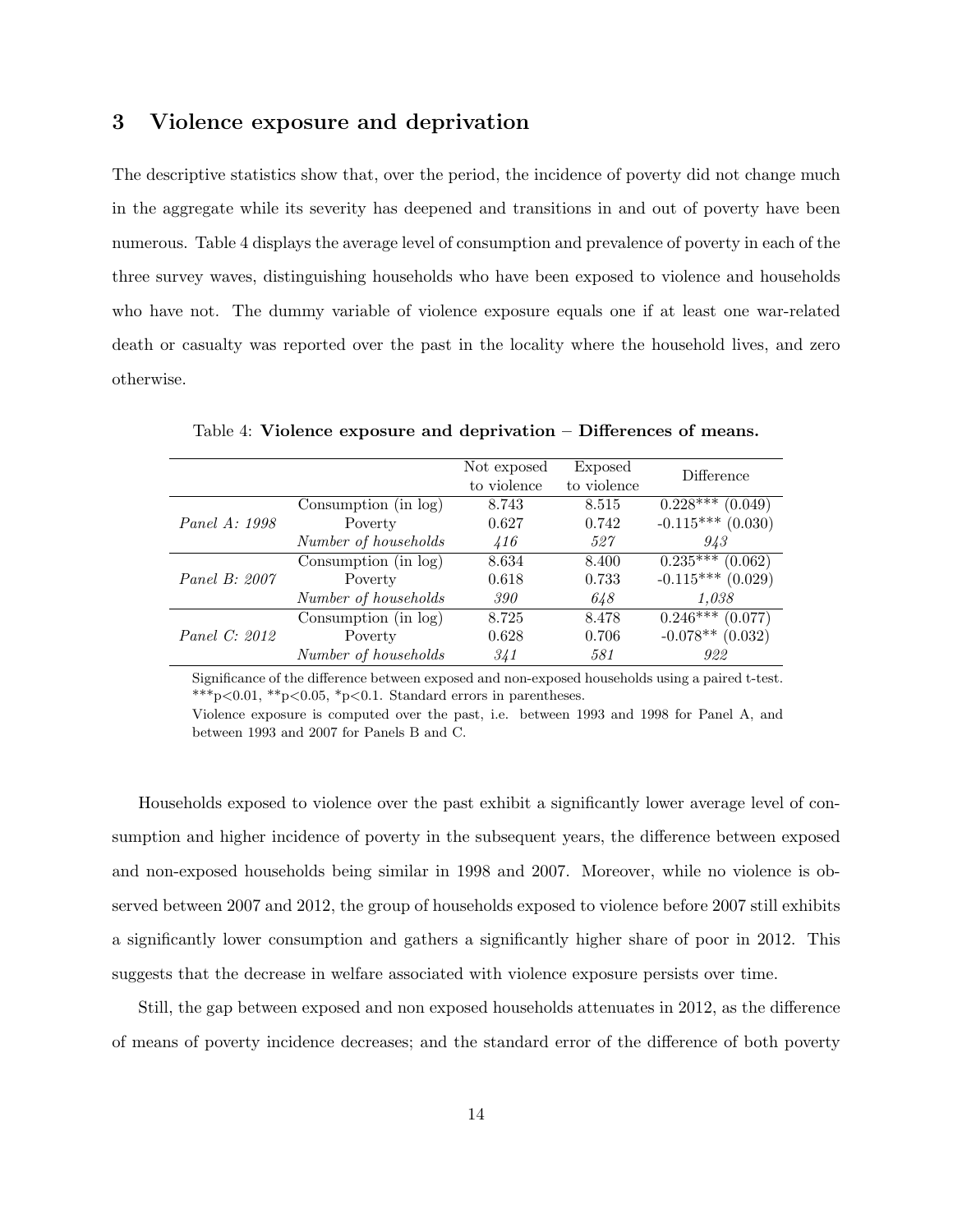incidence and consumption increases. Based on these uncontrolled differences of means, we run a simple simulation exercise aiming at estimating the date at which the gap between exposed and non-exposed households would close based on the trend observed until 2012. Said differently, the date at which the differences between these two groups would no longer be significantly different from zero. We do so by assuming that the yearly growth rates of the difference of means and of its standard error after 2012 would equal their observed values over the most recent period, once violence has stopped, i.e. between 2007 and 2012.<sup>6</sup> The results of this simulation are displayed in Table 5. It turns out that if the trend observed between 2007 and 2012 continues, the convergence between households who were exposed to the civil war and households who were not is predicted in 2017 in terms of poverty incidence and not before 2034 in terms of consumption.

|                               |           | Year | Difference  | Std error |
|-------------------------------|-----------|------|-------------|-----------|
|                               |           | 1998 | $0.228***$  | 0.049     |
|                               | Observed  | 2007 | $0.235***$  | 0.062     |
| Panel A: Consumption (in log) |           | 2012 | $0.246***$  | 0.077     |
|                               |           | .    | .           | .         |
|                               | Simulated | 2033 | $0.303*$    | 0.183     |
|                               |           | 2034 | 0.306       | 0.191     |
|                               |           | 1998 | $-0.115***$ | 0.030     |
|                               | Observed  | 2007 | $-0.115***$ | 0.029     |
| Panel B: Poverty              |           | 2012 | $-0.078**$  | 0.032     |
|                               |           | .    | .           | .         |
|                               | Simulated | 2016 | $-0.057*$   | 0.034     |
|                               |           | 2017 | $-0.053$    | 0.034     |

Table 5: Simulated convergence speed.

Differences of means (and their standard errors) between households exposed and not exposed to violence as displayed in Table 4.

Simulated figures assume that the yearly growth rates (of the difference and of its standard error) after 2012 are equal to those observed between 2007 and 2012. \*\*\*p<0.01, \*\*p<0.05, \*p<0.1.

We investigate further the correlation between violence exposure and households' deprivation over time in a multivariate setting by estimating Equation (2):

 $6$ Alternatively, we could assume that the yearly growth rates of the difference of means and of its standard error after 2012 could equal their observed values over the whole period, i.e. between 1998 and 2012. This yields more pessimistic estimates, given that the difference and its standard error are roughly stable between 1998 and 2007. Specifically, we predict convergence in 2037 for consumption and in 2027 for poverty under this assumption.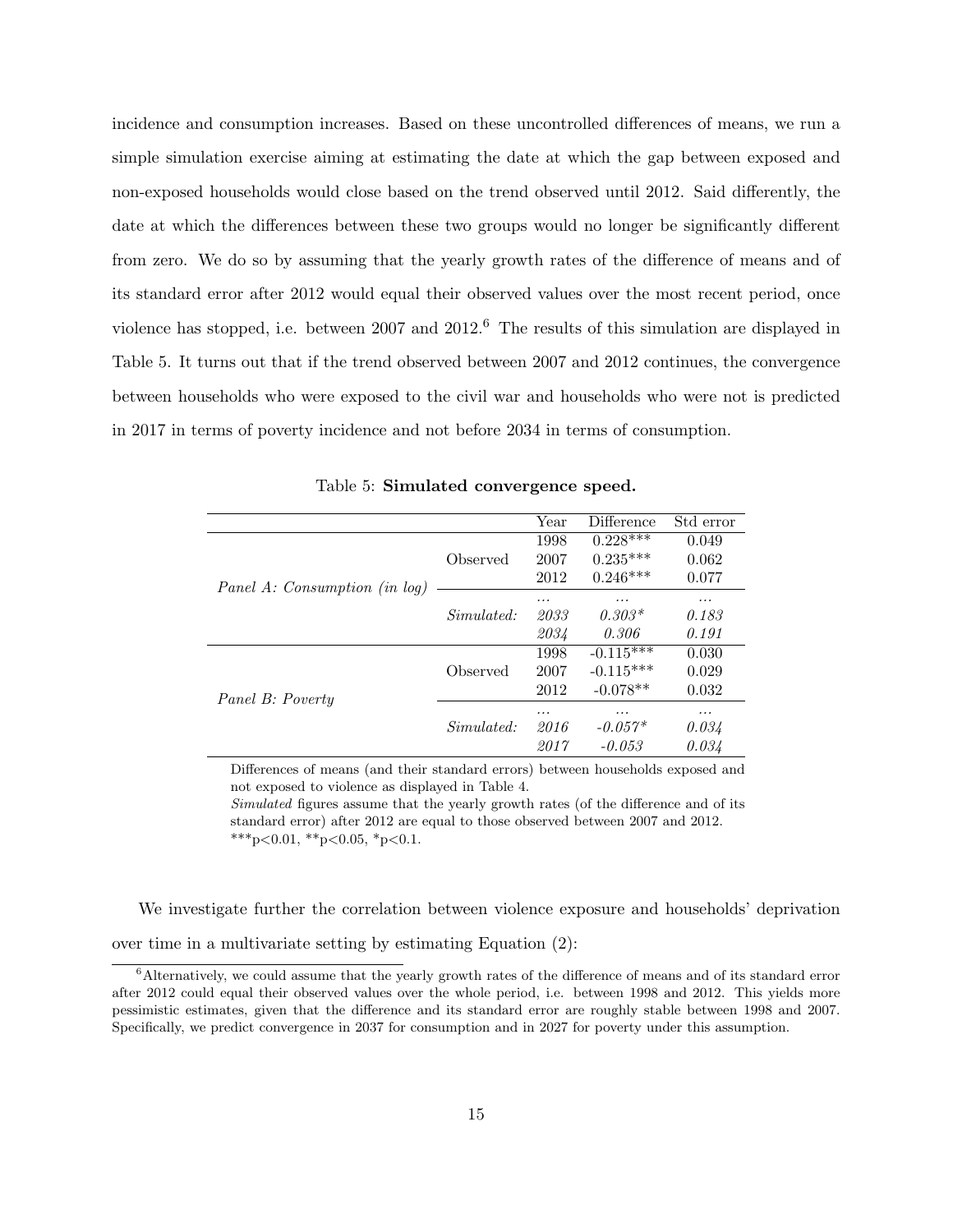$$
Y_{i,j,t} = \alpha + \gamma X_{i,t} + \delta VioleneExposure_{j,t-1,t} + \lambda_i + \varepsilon_{i,j,t},\tag{2}
$$

with i indexing households, j indexing localities, and t indexing time. Index t can take three values: 1998, 2007 and 2012. We explore two different dependent variables  $Y_{i,j,t}$ :

- 1. Consumption is the level of monthly consumption per adult equivalent (in logarithm), expressed in deflated BIF (in 1998 prices). This variable provides information on the global level of welfare of the households.
- 2. Poverty status is the dummy variable equal to one if the household's monthly consumption per adult equivalent is below the poverty line, and zero otherwise. This variable provides information on the level of deprivation of the household with respect to the food and nonfood requirements considered as minimal in the context of Burundi.

We are interested in the correlation between deprivation and exposure to war over the past. Violence exposure is measured by the dummy variable  $ViolenceExposure_{j,t-1,t}$  which is equal to one if at least one war-related death or casualty was reported in locality j between  $t-1$  and t. Two periods of violence exposure are observed: 1993 – 1998 and 1999 – 2007. Between 1993 and 1998, 679 of the 1,222 households of the sample of interest (55.56%) were exposed to violence. Between 1999 and 2007, violence was less spread with 192 of the 1,038 households of the sample exposed  $(18.50\%)$ . After 2007, no violence was to deplore anymore, and  $ViolenceExposure_{i,2007,2012}$  is equal to zero.

We introduce the following vector  $X_{i,t}$  of control variables, measured for household i at time t:

- The number of members,
- The age of the household's head,

- A dummy indicating whether the head of the household is a woman,

- A dummy indicating whether the head of the household has some education (versus no education whatsoever),

- Two dummies capturing the occupation of the head of the household: agriculture with at least one export crop, and non agricultural occupation (agriculture with no export crop being the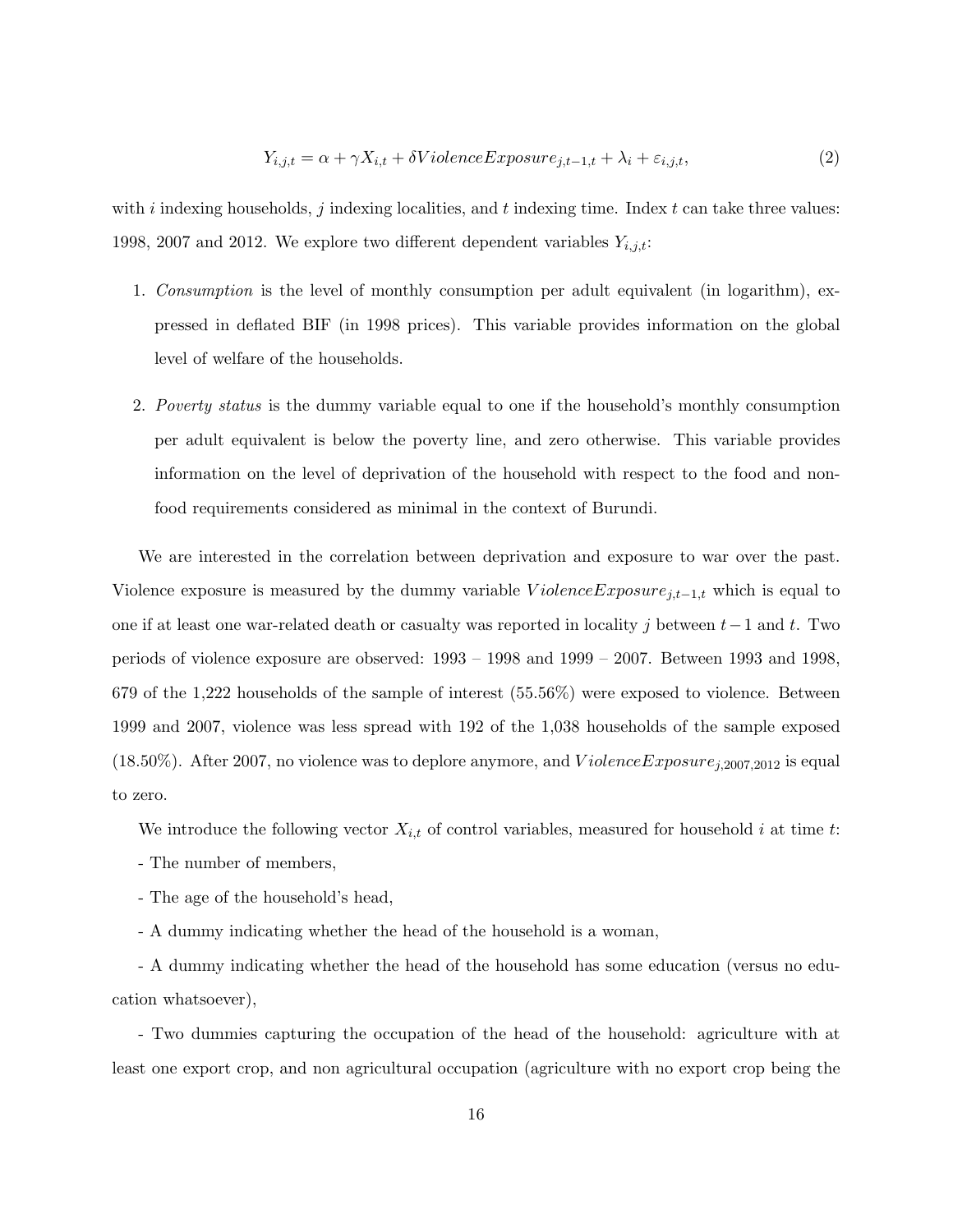omitted category),

- A dummy indicating whether the household migrated between two waves, based on the commune of residence which is the third degree of territorial disaggregation in Burundi (the territory being composed of *sous-collines*, *collines*, *communes*, and *provinces*).

As argued in Section 1, the location of violent events during the Burundi civil war was poorly related to pre-war economic conditions, and as such we are reasonably confident over the fact that households living in exposed localities did not have ex-ante specific characteristics making them subsequently exhibit specific consumption patterns. However, once violence occurs, people do react to it and they may adapt their behaviour in a way that depends on household-level characteristics. The time-varying control variables introduced in Equation 2 capture part of these characteristics. As a first, naive, approach, we estimate Equation 1 using OLS and controlling for province dummies. In a second step, to rule out the time-invariant household-level characteristics that affect consumption patterns, we introduce household fixed effects  $\lambda_i$ . This leads us to estimate the *within-household* correlation between violence exposure and consumption pattern over time.

Even though Poverty status is a binary dependent variable, we display the results of linear probability models so as to keep all the observations in the sample. However, Logit and Logit with fixed effects regressions yield virtually similar results.<sup>8</sup> Finally, for each dependent variable and estimation method, two specifications are tested. We first estimate Equation 2 over the sub-sample of original households, and then over the complete sample, which gathers these original households and their split-offs. In the latter case, we additionally control for a dummy indicating whether the household is a split-off.<sup>9</sup> The results are displayed in Table 6.

The coefficients associated with the socioeconomic and demographic variables are very much in line with the previous literature on poverty. In particular, deprivation is significantly correlated with the number of members: larger households tend to consume less (per adult equivalent) and to be more likely to be poor. Households headed by an older person are characterized by a slightly

<sup>&</sup>lt;sup>7</sup>The *Migrant* dummy thus does not consider as migrants households which moved within the same *commune*. The rationale behind this choice is based on the context under study, movements within the same commune being very frequent (including on a temporary basis) and difficult to accurately capture in the data.

<sup>&</sup>lt;sup>8</sup>Not shown for brevity, available upon request.

<sup>9</sup>Note that this variable is always equal to zero in 1998.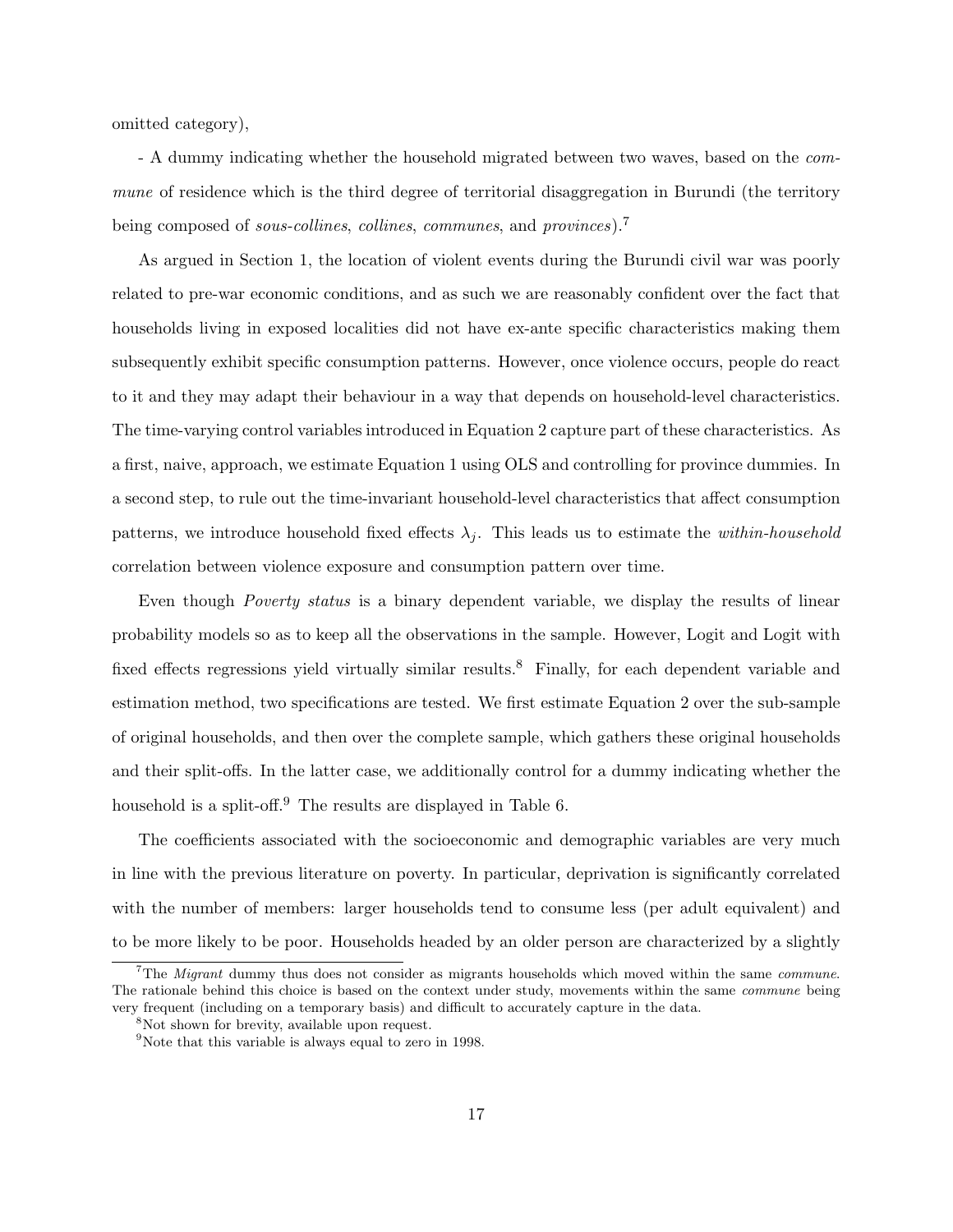higher average consumption, but the significance of this coefficient decreases when the poverty status is considered. Households headed by a woman are significantly worse off on average. The opposite is true for households whose head has some education, whose head's occupation is not related to agriculture and, to a lesser extent, whose head is involved in at least one culture of exportation (as opposed to agriculture without any export crop). No correlation between the Migrant dummy and welfare appears to be statistically significant over time. This might however hide endogeneity issues, which are beyond the scope of this paper, given that poverty is likely to affect simultaneously people's propensity and capacity to migrate, and to be subsequently affected by the migration experience.

The coefficient associated with  $Split-off$  is also likely to be affected by endogeneity issues since splitting-off from the original household may well be a strategy to cope with poverty and/or violence exposure. In particular, the significant correlation emerging in Column (8) could both reveal that split-offs emanate from relatively less poor households and/or that splitting-off allows to mitigate the vulnerability to poverty.<sup>10</sup>

Turning to the variable of interest, Table 6 reveals a significant correlation between violence exposure in the past and subsequent deprivation: households living in exposed localities in the past are characterized by a significantly lower average level of consumption and by a higher likelihood of being poor. Although the fixed-effects specifications yield less significant coefficients, they are very consistent with the OLS results. The point estimates suggest in particular that the switch of the locality from the non-exposed to the exposed status is associated with a 9% to 13% decrease in a household's level of consumption and with a 5% to 8% increase in its likelihood to be poor.

 $10$ One of the authors of this paper is performing a separate analysis of the determinants of household splitting in Burundi, see Verwimp (2016).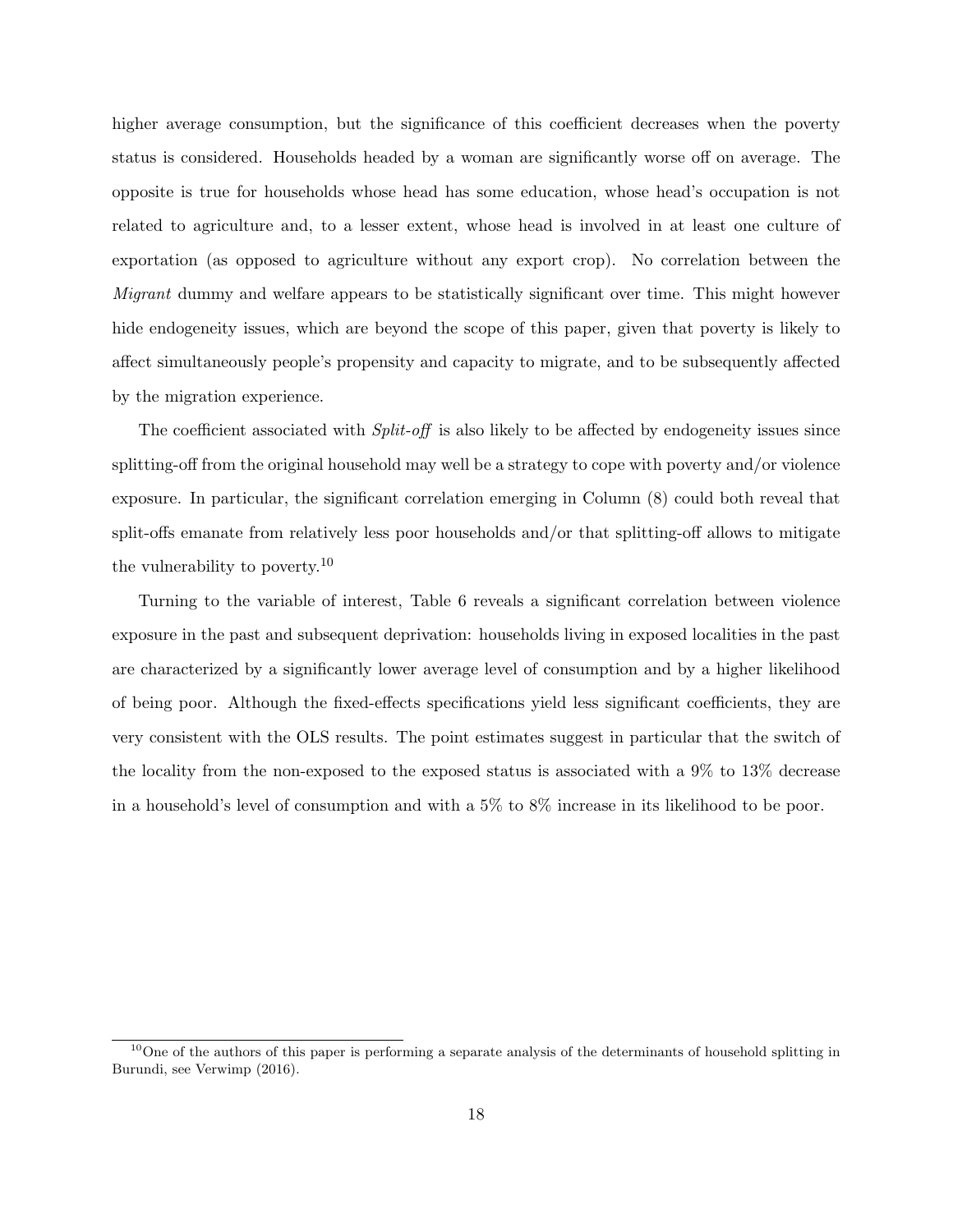|                   | (1)          | (2)         | (3)                  | (4)            | $\overline{(5)}$ | (6)         | $\overline{(7)}$ | $\overline{(8)}$ |  |
|-------------------|--------------|-------------|----------------------|----------------|------------------|-------------|------------------|------------------|--|
|                   |              |             | Consumption (in log) |                |                  |             | Poverty status   |                  |  |
|                   | Original HH  |             | AII                  |                |                  | Original HH |                  | AII              |  |
|                   | LPM          | FE          | LPM                  | FE             | LPM              | FE          | LPM              | FE               |  |
| Number of members | $-0.0748***$ | $-0.107***$ | $-0.0750***$         | $-0.100***$    | $0.0341***$      | $0.0499***$ | $0.0333***$      | $0.0415***$      |  |
|                   | (0.00878)    | (0.0153)    | (0.00789)            | (0.0127)       | (0.00439)        | (0.00736)   | (0.00420)        | (0.00671)        |  |
| $Head - Age$      | $0.00330**$  | $0.00697**$ | $0.00267**$          | $0.00451*$     | $-0.000590$      | $-0.00126$  | $-0.000678$      | $-0.00205$       |  |
|                   | (0.00151)    | (0.00341)   | (0.00132)            | (0.00239)      | (0.000739)       | (0.00190)   | (0.000674)       | (0.00132)        |  |
| $Head - Female$   | $-0.211***$  | $-0.300***$ | $-0.200***$          | $-0.286***$    | $0.0717***$      | $0.156***$  | $0.0656***$      | $0.123***$       |  |
|                   | (0.0564)     | (0.110)     | (0.0507)             | (0.0805)       | (0.0241)         | (0.0557)    | (0.0229)         | (0.0411)         |  |
| $Head - Educ$     | $0.290***$   | 0.107       | $0.268***$           | 0.0866         | $-0.130***$      | $-0.0625*$  | $-0.112***$      | $-0.0647**$      |  |
|                   | (0.0428)     | (0.0753)    | (0.0351)             | (0.0578)       | (0.0211)         | (0.0326)    | (0.0184)         | (0.0312)         |  |
| $Head - AgrExp$   | $0.163***$   | 0.120       | $0.139***$           | $0.117*$       | $-0.0194$        | $-0.00531$  | $-0.00382$       | 0.000940         |  |
|                   | (0.0475)     | (0.0725)    | (0.0410)             | (0.0632)       | (0.0191)         | (0.0322)    | (0.0167)         | (0.0259)         |  |
| $Head - NonFarm$  | $0.437***$   | $0.253**$   | $0.432***$           | $0.230**$      | $-0.155***$      | $-0.0371$   | $-0.153***$      | $-0.0176$        |  |
|                   | (0.106)      | (0.114)     | (0.0862)             | (0.0977)       | (0.0451)         | (0.0638)    | (0.0356)         | (0.0509)         |  |
| Migrant           | $-0.0681$    | $-0.0495$   | $-0.0694$            | $-0.0814$      | 0.0130           | 0.00402     | 0.00401          | 0.0112           |  |
|                   | (0.104)      | (0.104)     | (0.0857)             | (0.0975)       | (0.0419)         | (0.0434)    | (0.0362)         | (0.0426)         |  |
| Split-off         |              |             | $-0.0293$            | 0.124          |                  |             | 0.0261           | $-0.0951*$       |  |
|                   |              |             | (0.0599)             | (0.0957)       |                  |             | (0.0273)         | (0.0505)         |  |
| Violence exposure | $-0.102**$   | $-0.133*$   | $-0.111**$           | $-0.0934$      | $0.0587**$       | $0.0843**$  | $0.0531**$       | $0.0655*$        |  |
|                   | (0.0506)     | (0.0804)    | (0.0483)             | (0.0692)       | (0.0279)         | (0.0387)    | (0.0257)         | (0.0345)         |  |
| Constant          | $9.273***$   | $8.893***$  | $9.259***$           | $8.911***$     | $0.323***$       | $0.433***$  | $0.356***$       | $0.550***$       |  |
|                   | (0.123)      | (0.172)     | (0.116)              | (0.133)        | (0.0594)         | (0.0926)    | (0.0588)         | (0.0729)         |  |
| HH fixed effects  | No           | Yes         | $\rm No$             | Yes            | No               | Yes         | No               | Yes              |  |
| Year dummies      | Yes          | Yes         | Yes                  | Yes            | Yes              | Yes         | Yes              | Yes              |  |
| Province dummies  | Yes          | $\rm No$    | Yes                  | N <sub>o</sub> | Yes              | No          | Yes              | No               |  |
| Observations      | 2,289        | 2,289       | 3,182                | 3,182          | $2,\!289$        | 2,289       | 3,182            | 3,182            |  |
| R-squared         | 0.149        | 0.067       | 0.141                | 0.067          | 0.117            | 0.047       | 0.110            | 0.055            |  |

Table 6: Violence exposure and welfare over time.

Robust standard errors clustered at the level of localities in parentheses. \*\*\*p<0.01, \*\*p<0.05, \*p<0.1.

Head – Female equals one if the household head is <sup>a</sup> woman, zero otherwise. Head – Educ equals one if the household head ever went to school, zero otherwise. Head – AgrExp equals one if the household head's main occupation is agriculture with at least one export crop, zero otherwise. Head – NonFarm equals one if the household head's main occupation is not related to agriculture, zerootherwise. The omitted occupation is agriculture without export crop.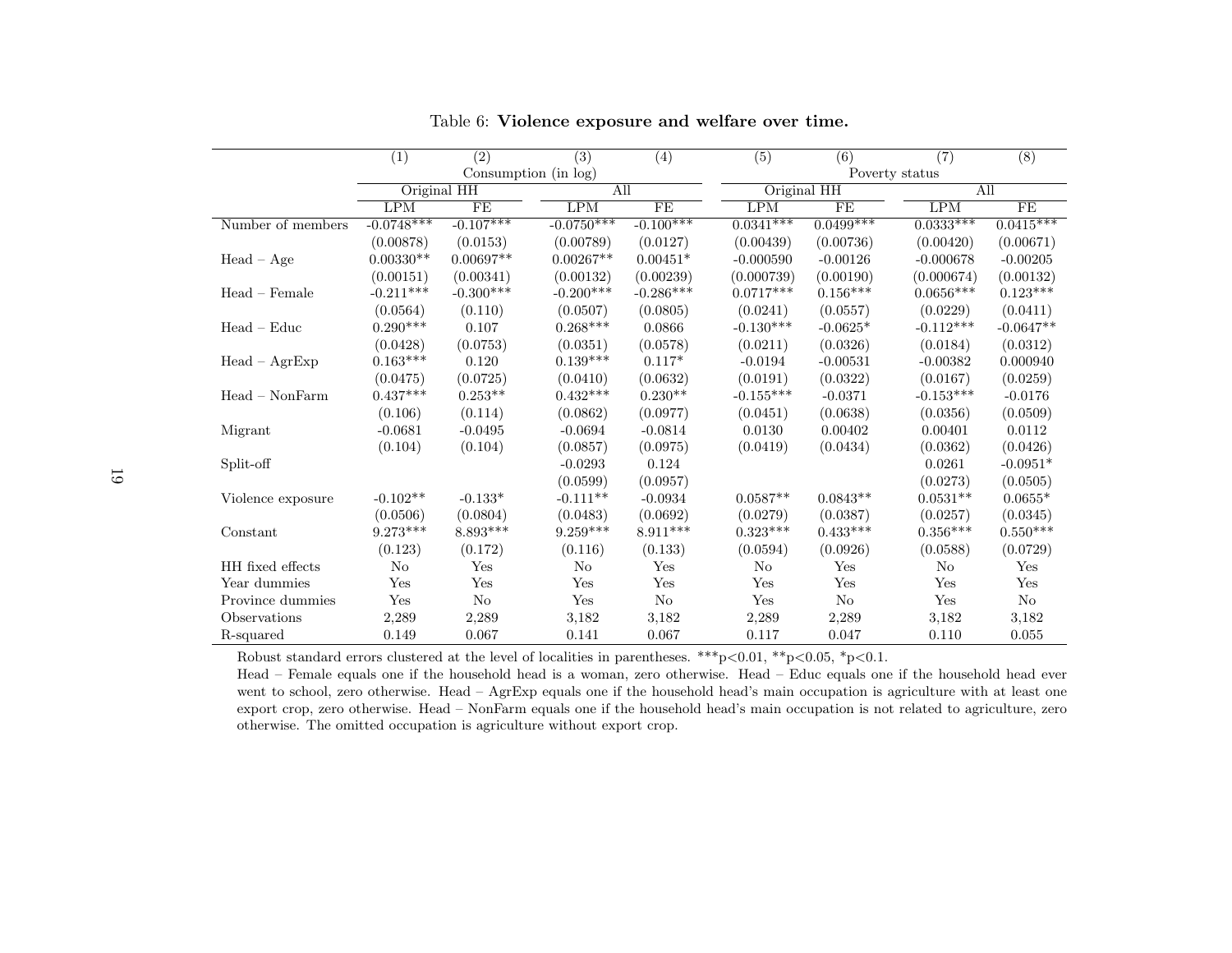## 4 The dynamics of poverty

The previous results emphasize a negative correlation between exposure to the war and welfare over time. This section aims at going further in the analysis of the interaction between violence exposure and the household-level dynamics of poverty by investigating how violence exposure correlates with the patterns of transition into and out of poverty.

Specifically, we document how households' initial characteristics (in 1998) and exposure to violence are related to their subsequent likelihood to switch poverty status, i.e. become poor while they used to be non-poor in 1998 and vice versa. We estimate the following equation:

$$
Switch_{i,j,p} = \alpha + \gamma X_{i,1998} + \delta Violence Exposure_{j,p,1998,2007} + \mu_p + \varepsilon_{i,j,p},\tag{3}
$$

with i indexing households, j indexing localities, and  $p$  indexing provinces.

The dependent variable,  $Switch_{i,j,p}$ , is a dummy that takes the value one if household i from locality  $j$  in province  $p$  has seen its poverty status switch after 1998, as compared to its poverty status in 1998. Said differently,  $Switch_{i,j,p}$  equals one for households who were poor in 1998 and became non-poor in 2007 and/or 2012, and for households who were non-poor in 1998 and became poor in 2007 and/or 2012; while it is equal to zero for households who remain poor over the three points (the 'chronic poor') and for households who remain non-poor over the three points (the 'permanent non-poor'). Since transitions into and out of poverty are likely to follow different patterns, and since chronic poor and permanent non-poor do not form an homogenous group for comparison, we estimate Equation 3 separately over the sub-samples of initially poor and initially non-poor households. First, we analyze the likelihood to escape poverty of households who were poor in 1998, by comparing those who remained in their initial poverty status to those who subsequently became non-poor (regardless of whether it happened in 2007 or in 2012). Over the 724 households of the sample which were poor in 1998, 332 (45.86%) became non-poor afterwards. Second, we investigate the determinants of the risk to fall into poverty by comparing households who were non-poor in 1998 and remained so in 2007 and 2012, to households who were non-poor but fell into poverty in 2007 or 2012. Over the 272 households of the sample which were non-poor in 1998, 214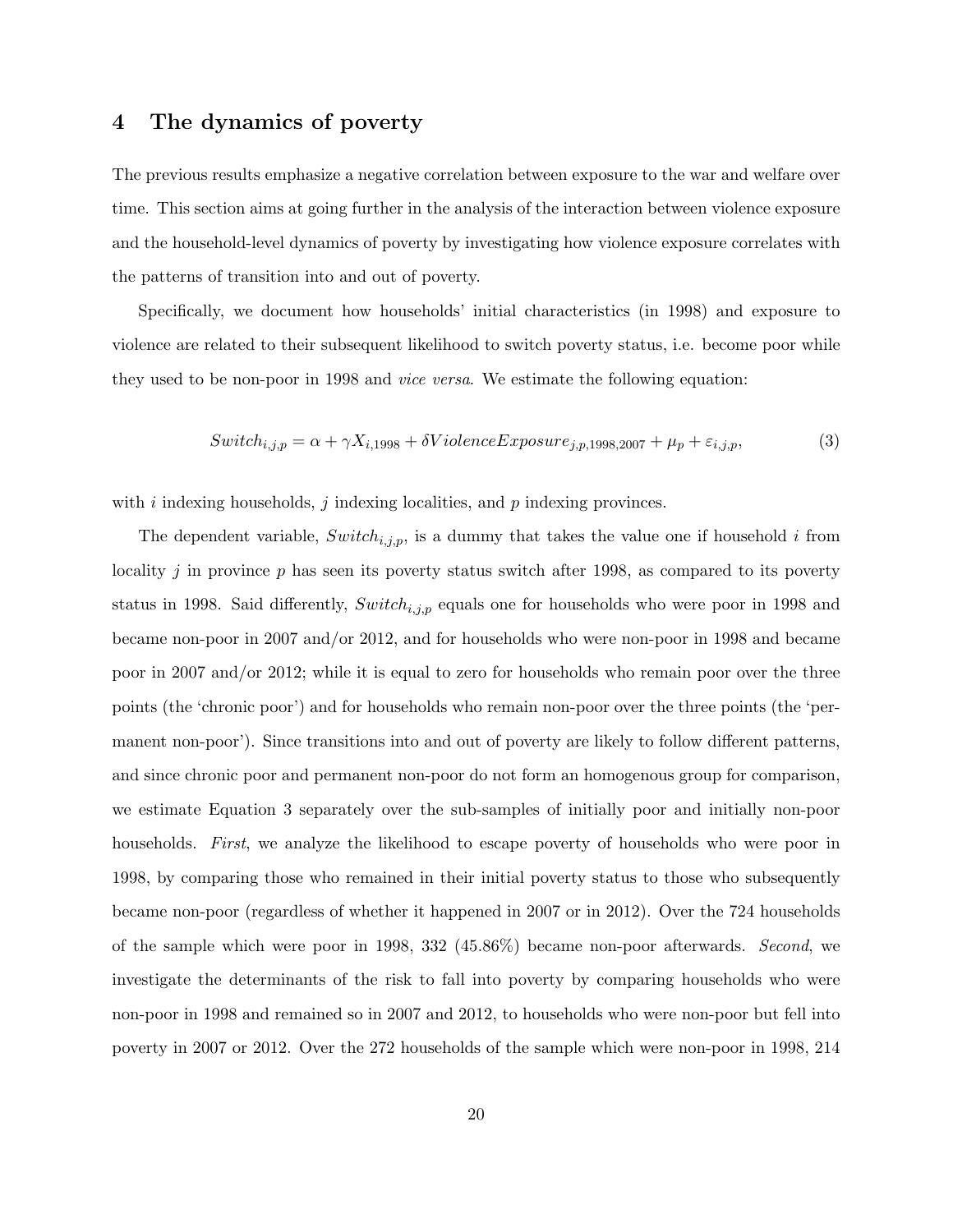(78.68%) became poor afterwards (either in 2007 or in 2012).

Since the variable on which the sample is split – the poverty status in  $1998 -$  is likely to be affected by pre-1998 violence exposure, we focus on the correlation between poverty switches and post-1998 violence exposure and omit pre-1998 violence exposure from the right-hand side. The control variables are measured in 1998, except the *Split-off* and *Migrant* dummies which are only revealed afterwards. Last, we control for the vector  $X_{i,1998}$  of characteristics of the households measured in 1998, and for province dummies  $\mu_p$ . The sample of analysis gathers the households for which all the control variables are available in 1998, and whose poverty status is available in 1998,  $2007$  and  $2012<sup>11</sup>$  There are 996 such households, among which 760 are original households.

The results are displayed in Table 7, Columns (1) and (2) focusing on transitions out of poverty and Columns (3) and (4) on transitions into poverty. In each case, two specifications are estimated, first relying only on original households and second including the split-off households. As for Table 6, we display the results of linear probability models which allow to keep all the observations, but Logit regressions yield virtually similar results.<sup>12</sup>

The vector of households' characteristics performs less well in explaining poverty status switches than in explaining the dependent variables related to welfare investigated in Table 6. This is likely to be linked to the fact that we are here only controlling for initial characteristics (measured in 1998), while Table 6 relied on the panel dimension of the data to document the joint evolution of, on the one hand, socioeconomic and demographic characteristics, and, on the other hand, welfare. Still, the coefficients that are significantly correlated with the likelihood of poverty status switches are consistent with the results of Table 6. In particular, poor households whose head is educated as well as poor households whose head is older are more likely to escape poverty, and non-poor households whose head has a non-agricultural occupation are less likely to fall into poverty.

The results suggest that households who were poor in 1998 and exposed to violence between 1998 and 2007 tend to be less likely to escape poverty, while households who were non-poor in 1998 and exposed to violence between 1998 and 2007 tend to be more likely to fall into poverty, but the

<sup>&</sup>lt;sup>11</sup>We do not restrict the sample to 'purely tracked' households here, i.e. whose complete set of characteristics (poverty and control variables) are available in 2007 and 2012. We only impose the socioeconomic and demographic variables to be observed in 1998 and the poverty status to be observed at each period.

<sup>12</sup>Not shown for brevity, available upon request.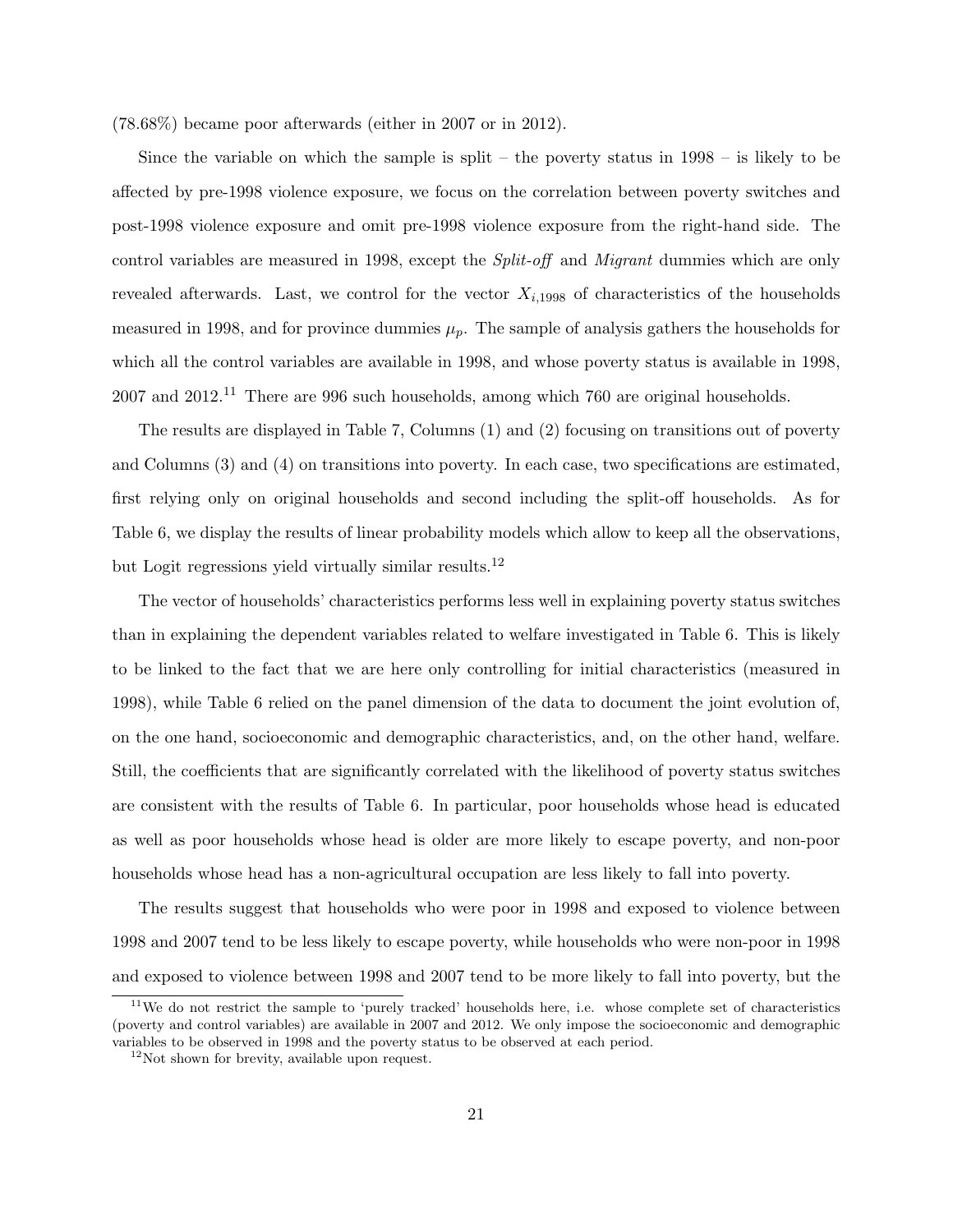|                   | (1)            | (2)        | $\overline{(3)}$ | (4)        |
|-------------------|----------------|------------|------------------|------------|
|                   | Out of poverty |            | Into poverty     |            |
|                   | Original HH    | All        | Original HH      | All        |
|                   |                |            |                  |            |
| Number of members | $-0.0133$      | $-0.0103$  | 0.0117           | 0.0187     |
|                   | (0.00992)      | (0.00922)  | (0.0119)         | (0.0113)   |
| $Head - Age$      | $0.00387**$    | 0.00210    | $-0.00100$       | $-0.00184$ |
|                   | (0.00166)      | (0.00141)  | (0.00202)        | (0.00198)  |
| $Head - Female$   | 0.00879        | $-0.0120$  | $-0.00606$       | 0.00152    |
|                   | (0.0621)       | (0.0501)   | (0.0737)         | (0.0715)   |
| $Head - Eddie$    | $0.120**$      | $0.104**$  | $-0.101*$        | $-0.0704$  |
|                   | (0.0469)       | (0.0441)   | (0.0579)         | (0.0556)   |
| $Head - AgrExp$   | 0.0111         | $-0.0388$  | $-0.0544$        | $-0.0419$  |
|                   | (0.0569)       | (0.0530)   | (0.0785)         | (0.0731)   |
| $Head - NonFarm$  | 0.0667         | 0.0496     | $-0.240**$       | $-0.195*$  |
|                   | (0.0920)       | (0.0846)   | (0.109)          | (0.106)    |
| Migrant           | $-0.00645$     | $-0.00434$ | $-0.0975$        | $-0.138*$  |
|                   | (0.0613)       | (0.0534)   | (0.0793)         | (0.0764)   |
| Split-off         |                | $0.113***$ |                  | 0.00949    |
|                   |                | (0.0431)   |                  | (0.0757)   |
| Violence exposure | $-0.0723$      | $-0.0835*$ | $0.185***$       | $0.164***$ |
|                   | (0.0550)       | (0.0457)   | (0.0577)         | (0.0524)   |
| Constant          | $0.608***$     | $0.643***$ | $0.645***$       | $0.660***$ |
|                   | (0.139)        | (0.142)    | (0.162)          | (0.153)    |
| Province dummies  | Yes            | Yes        | Yes              | Yes        |
| Observations      | 526            | 724        | 234              | 272        |
| R-squared         | 0.078          | 0.081      | 0.224            | 0.193      |

Table 7: Violence and poverty status switches.

Robust standard errors clustered at the level of localities in parentheses. \*\*\*p<0.01, \*\*p<0.05, \*p<0.1.

Head – Female equals one if the household head is a woman, zero otherwise. Head – Educ equals one if the household head ever went to school, zero otherwise. Head – AgrExp equals one if the household head's main occupation is agriculture with at least one export crop, zero otherwise. Head – NonFarm equals one if the household head's main occupation is not related to agriculture, zero otherwise. The omitted occupation is agriculture without export crop.

Columns (1) and (2) estimate the determinants of the probability of a subsequent transition out from poverty over the sample of households who were poor in 1998. Columns (3) and (4) estimate the determinants of the probability of a subsequent transition into poverty over the sample of households who were non-poor in 1998.

latter correlation is strongly significant while the former is not.

The specifications displayed in Table 7 can raise the concern that households' past experience of violence (i.e., exposure between 1993 and 1998) might affect the correlation between their likelihood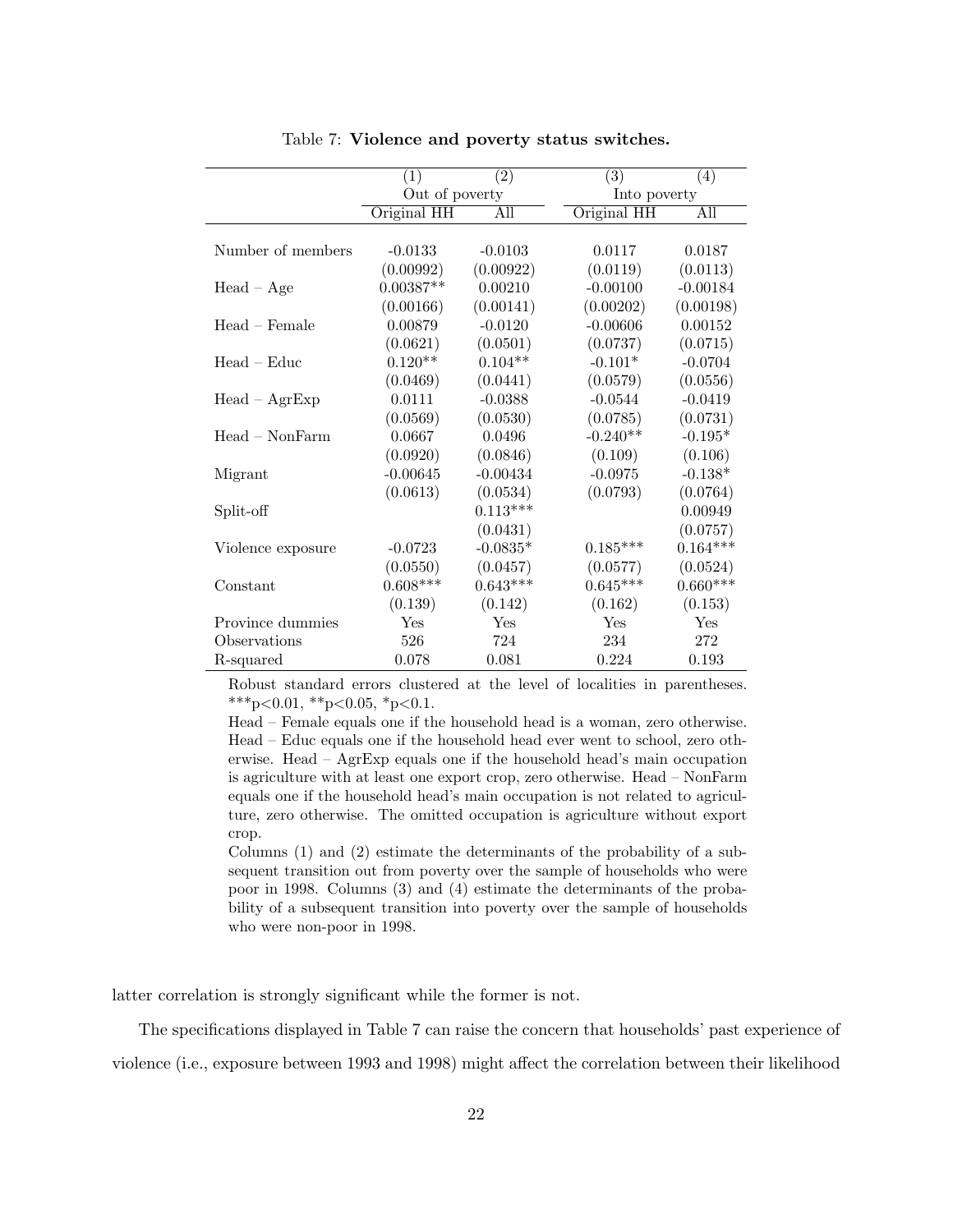to switch poverty status and their exposure to violence after 1998. To deal with that concern, we reestimate Equation 3 and further split the sample between households who had been and households who had not been exposed to violence between 1993 and 1998. The results are displayed in Table 12 in Appendix 7.4. They prove to be very stable, both for initially poor and initially non-poor, across the samples of pre-exposed and non pre-exposed households.

#### 5 Discussion

While Tables 4, 5 and 6 put forward a significant correlation between violence exposure over time, Table 7 suggests that mostly the non-poor suffer from post-1998 violence exposure and that the likelihood to pull through for initially poor households is not strongly correlated with post-1998 exposure to violence. This heterogeneity in the correlation between recent violence exposure and the likelihood to subsequently switch poverty status depending on the household's initial level of poverty is intriguing. Unfortunately, we cannot test whether such an heterogeneity also exists for pre-1998 violence exposure, since no measure of household-level poverty is available before 1998.

To go further in the investigation of this issue, we document the correlation between violence exposure and welfare across the distribution of consumption by implementing quantile regressions focusing successively on each sub-period. Table 8 displays the results. In this table, each column corresponds to a different estimation, and we reproduce the coefficients of interest (associated with the violence variable) per quintile of consumption. In Columns (1) and (2), the dependent variable is consumption in 1998 (in logarithm), the variable of interest is pre-1998 violence exposure, and the set of controls is the same as in Table 7 (measured in 1998). In Columns (3) and (4), the dependent variable is consumption in 2007 (in logarithm), the variable of interest is post-1998 violence exposure, and we control for the vector of control variables measured in 2007 and for pre-1998 violence exposure. Each specification is ran successively over original households only and over all the households.

The results of Columns (1) and (2) suggest that pre-1998 violence exposure is significantly correlated with a reduced level of consumption in 1998 over the entire distribution. The size and significance of the coefficient remain pretty stable across all the quintiles. On the other hand, in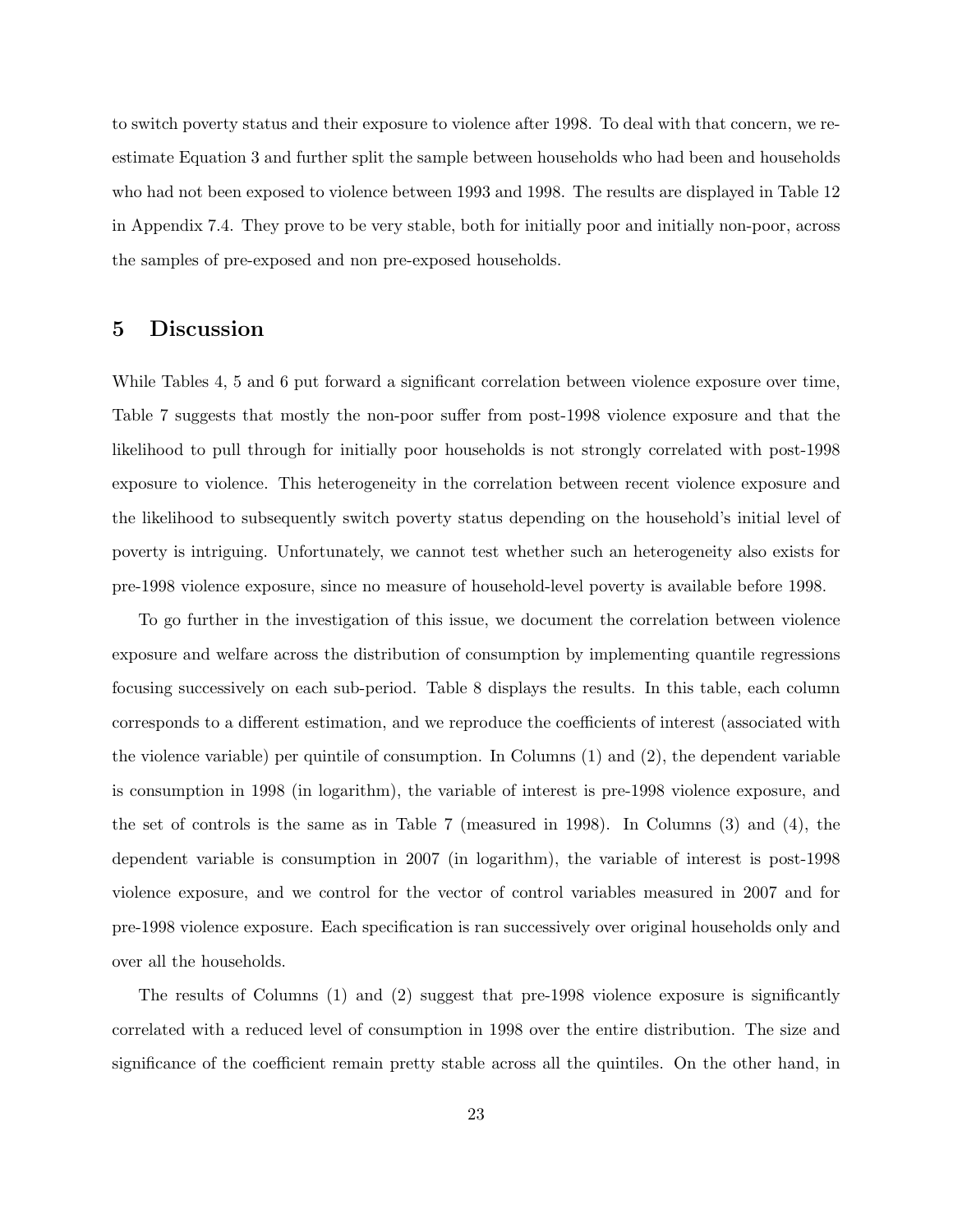Columns (3) and (4), post-1998 violence exposure appears to be significantly correlated with a decrease in consumption in 2007 mostly for the upper tail of the distribution. Consistently with the results of Table 7, this suggests that pre- and post-1998 violence exposure are heterogeneously correlated with deprivation at the household level.

|                       | (1)         | (2)                              | (3)         | (4)                              |
|-----------------------|-------------|----------------------------------|-------------|----------------------------------|
| Dependent variable:   |             | Construction (in log), 1998      |             | Construction (in log), 2007      |
| Variable of interest: |             | Violence exposure, $1993 - 1998$ |             | Violence exposure, $1999 - 2007$ |
|                       | Original HH | All                              | Original HH | All                              |
| Q10                   | $-0.328***$ | $-0.262**$                       | 0.001       | 0.014                            |
|                       | (0.102)     | (0.115)                          | (0.116)     | (0.075)                          |
| Q25                   | $-0.232***$ | $-0.226***$                      | $-0.247*$   | $-0.127$                         |
|                       | (0.059)     | (0.069)                          | (0.133)     | (0.085)                          |
| Q50                   | $-0.214***$ | $-0.209***$                      | $-0.099$    | $-0.095$                         |
|                       | (0.039)     | (0.048)                          | (0.153)     | (0.128)                          |
| Q75                   | $-0.190***$ | $-0.226***$                      | $-0.260***$ | $-0.224***$                      |
|                       | (0.054)     | (0.039)                          | (0.087)     | (0.079)                          |
| Q90                   | $-0.208***$ | $-0.161***$                      | $-0.486***$ | $-0.367***$                      |
|                       | (0.071)     | (0.039)                          | (0.150)     | (0.083)                          |
| Observations          | 760         | 996                              | 751         | 1,038                            |

Table 8: Violence exposure over each time span – Quantile regressions.

Bootstrap standard errors in parentheses (20 replications). \*\*\*p<0.01, \*\*p<0.05, \*p<0.1. The set of controls includes: Number of members, Head – Age, Head – Female, Head – Educ, Head – AgrExp, Head – NonFarm, Migrant and Split-off measured in 1998 in Columns (1) and (2) and in 2007 in Columns (3) and (4), and Violence exposure between 1993 and 1998 in Columns  $(3)$  and  $(4)$ .

The heterogenous correlations between violence and welfare for poor and non-poor households over time might be linked to a change in the nature of violence and relative intensity of labour versus physical capital destruction. As discussed in the literature (see Section 1), the micro-level effects of conflict-related destructions depend on household characteristics. If labour is more destroyed (meaning, people killed), it is likely that the welfare of poor households suffers relatively more than that of non-poor, as the former only have their labour force to live off. If physical capital is more affected (assets destroyed), the non-poor are likely to suffer relatively more. This relative intensity of the destruction of labour versus physical capital seems to have changed over the course of the war, from more destructive in terms of labour between 1993 and 1998 to more destructive in terms of physical capital afterwards.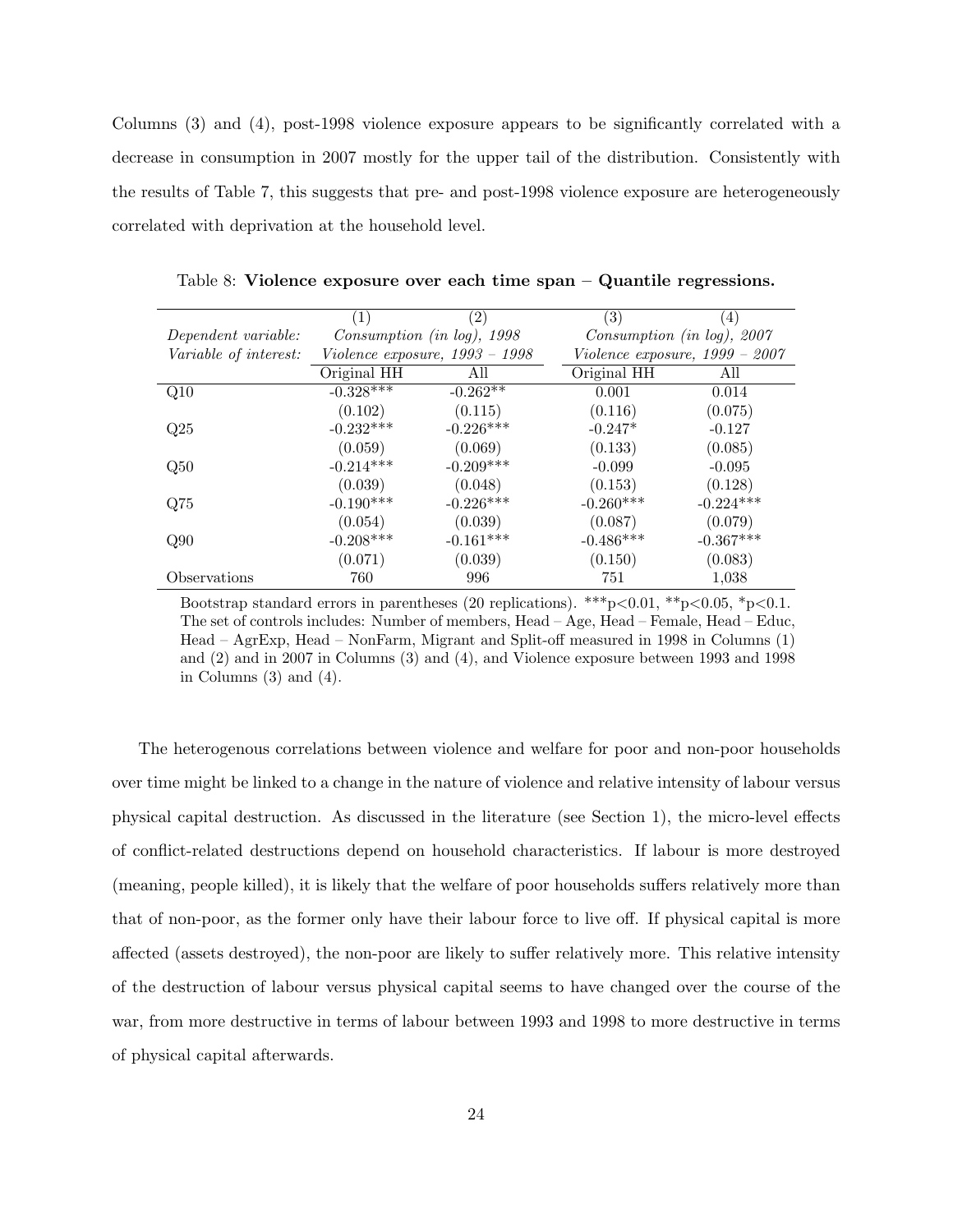The UN Security Council reports on Burundi of 2004, 2005 and 2006 reveal this shift (United Nations, 2004, 2005, 2006). The report of 2004, while signaling a general decrease in hostilities during the preceding years and significant progresses in achieving peace, underlines a rise in criminality. The year after, it emphasizes the persistence of banditry and looting, and in 2006 it highlights that "criminality has risen throughout Burundi, with widespread incidents of armed banditry, intimidation, looting". Consistently, Cazenave-Piarrot (2004) explains that the destruction of cattle significantly intensified after 1996 in comparison to what had been observed between 1993 and 1996. He underlines that cattle has constituted one of the main resources of the rebels, while, taking advantage of the climate of fear and impunity, criminal bands did ally with the rebels to loot cattle, food stocks, or shops.

Thus, while poor and non-poor both suffered from exposure to violence during the civil war, it is plausible that the poor have suffered relatively more in the first period and the non-poor in the second period because of this changing nature of violence. The change in the relative intensity of labour and capital destruction cannot be directly captured in the data, violence exposure being proxied by war-related deaths or casualties in the locality. Still, it is consistent with the pattern we observe, namely (i) a persistent correlation between violence exposure and deprivation over time, (ii) a strong correlation between post-1998 violence exposure and non-poor households' propensity to fall into poverty, versus a weak correlation between post-1998 violence exposure and poor households' propensity to escape poverty, and (iii) a stable correlation between pre-1998 violence exposure and consumption in 1998 across the entire distribution, versus a correlation between post-1998 violence exposure and consumption biased toward the upper tail of the distribution.

## 6 Conclusion

Relying on rich panel data on Burundi, we analyze the correlation between violence exposure and households' welfare. Locality-level data on war-related deaths and casualties provide a measure of exposure to war since the very beginning of the conflict in 1993, while three survey waves allow to follow the evolution of poverty starting in 1998 and over fifteen years. To the best of our knowledge, this is the first paper that analyzes violence and welfare over time in Burundi. The evolution and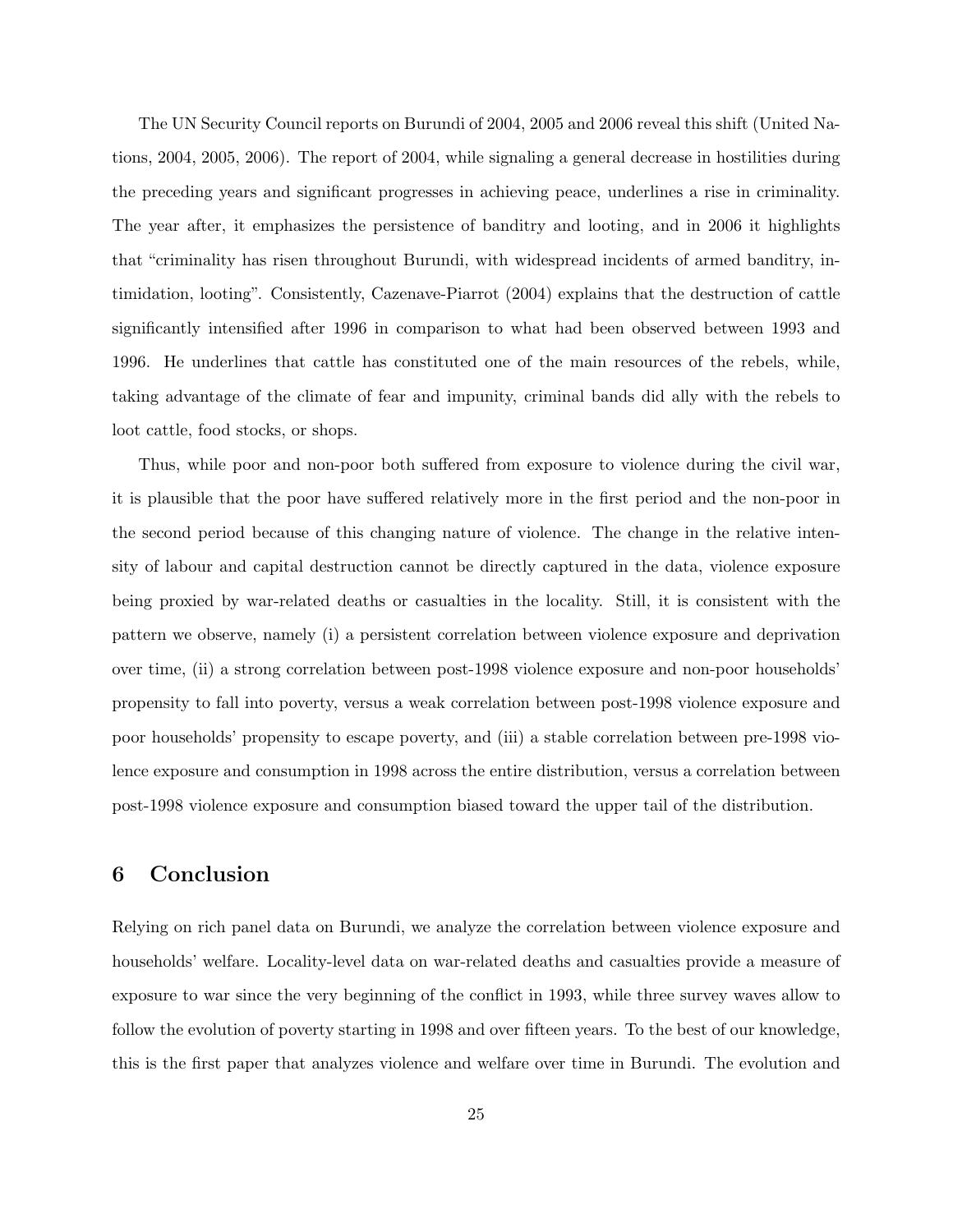spread of the civil conflict has been shown by both historical and econometric analyses to be poorly determined by pre-war local economic conditions. This attenuates the risk that the correlations we observe between war exposure and poverty dynamics are driven by the endogeneous location of brutal events – and thus that some household-level characteristics simultaneously determine the probability to be exposed and the subsequent consumption pattern.

The incidence of poverty in Burundi has been almost constant from 1998 to 2012, while its severity – and, at the same time, inequalities – have increased. At the micro-level, we also observe a lot of descents into and escapes from poverty. This makes it even more crucial to understand the dynamics of poverty in order to enlighten post-conflict recovery policies. We find that households who suffered violence exposure are characterized by a significantly higher level of deprivation. This difference appears to persist over time. It is still visible in 2012, more than seven years after the end of the war, and predicted to disappear not before 2017. Panel estimations, controlling for a range of covariates and for households' time-invariant unobservable characteristics, confirm a persisting adverse correlation between violence exposure and welfare over time.

Finally, the investigation of the determinants of descents into and escapes from poverty suggests that the risk to fall into poverty for initially non-poor households is significantly boosted by recent violence exposure (while poor households' chances to pull through are only slightly correlated with recent violence exposure). Moreover, quantile regressions reveal that the correlation between pre-1998 violence exposure is strongly correlated with consumption across the entire distribution, while post-1998 violence exposure is significantly correlated with reduced consumption only in the upper tail. We argue that this set of results can be linked to the evolution of the nature of violence over time – from relatively intense in labour destruction before 1998 to relatively intense in physical capital destruction (and thus relatively more costly for non-poor households) after 1998.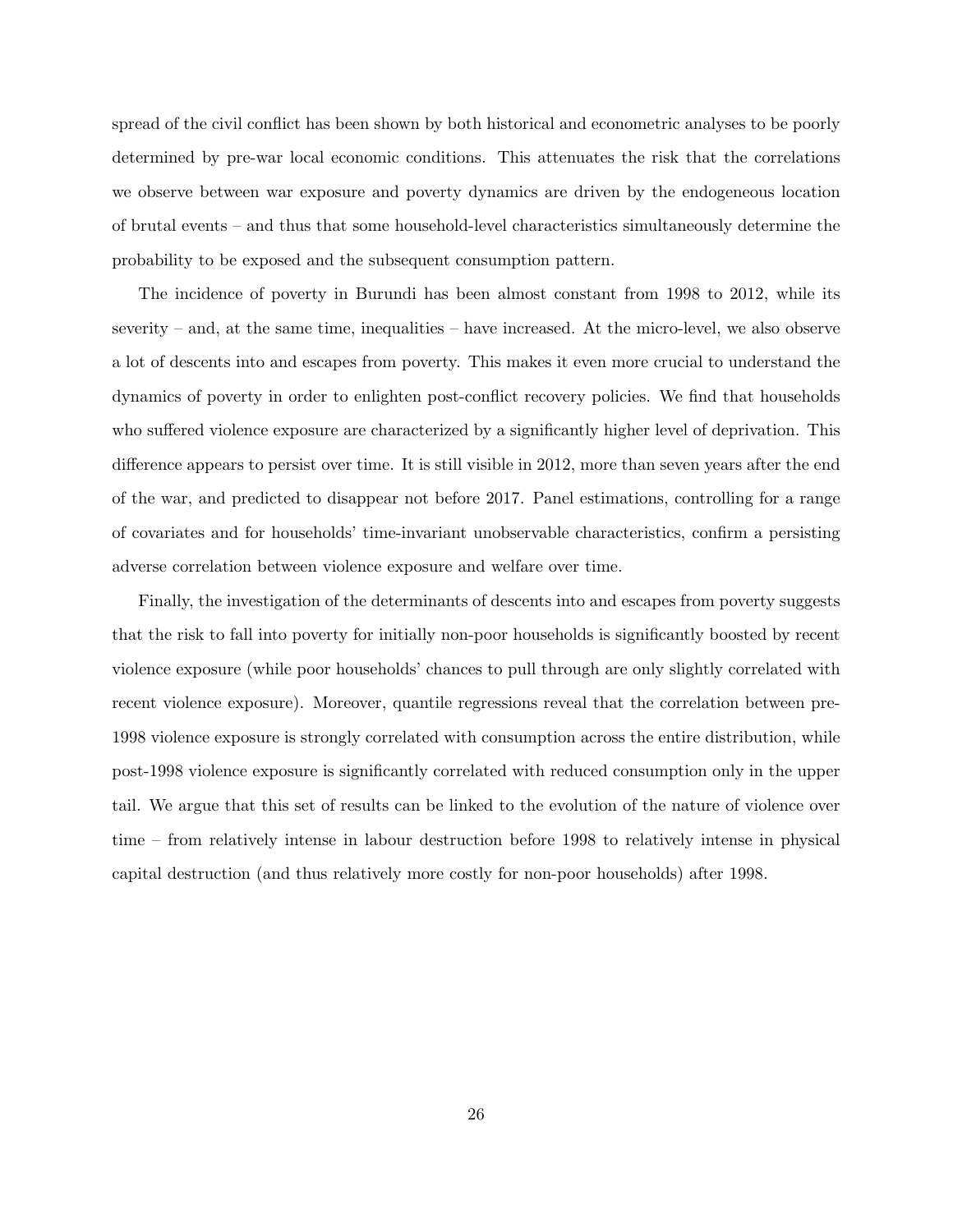## References

- Agadjanian, V. and N. Prata. 2002. "War, peace, and fertility in Angola." Demography 39 (2):215– 231.
- Akresh, R. and D. de Walque. 2008. "Armed conflict and schooling: evidence from the 1994 Rwandan genocide." Households in Conflict Network Working Paper 47.
- Akresh, R., Ph. Verwimp, and T. Bundervoet. 2011. "Civil war, crop failure, and child stunting in Rwanda." Economic Development and Cultural Change 59 (4):777–810.
- Alderman, H., J. Hoddinott, and B. Kinsey. 2006. "Long term consequences of early childhood malnutrition." *Oxford economic papers* 58 (3):450–474.
- Annan, J., C. Blattman, K. Carlson, and D. Mazurana. 2006. "Survey of war affected youth: phase I and II codebook." Tech. rep., Report for UNICEF Uganda.
- Bellows, J. and E. Miguel. 2009. "War and local collective action in Sierra Leone." Journal of Public Economics 93 (11-12):1144–1157.
- Bigsten, A., B. Kebede, A. Shimeles, and M. Taddesse. 2003. "Growth and poverty reduction in Ethiopia: Evidence from household panel surveys." World development 31 (1):87–106.
- Blanc, A. K. 2004. "The role of conflict in the rapid fertility decline in Eritrea and prospects for the future." Studies in Family Planning 35 (4):236–245.
- Blattman, C. and E. Miguel. 2010. "Civil war." Journal of Economic Literature 48 (1):3–57.
- Brockett, C. D. 1998. Land, power, and poverty: agrarian transformation and political conflict in Central America. Thematic studies in Latin America. Westview Press.
- Brück, T. 2001. Coping with peace: post-war household strategies in northern Mozambique. Citeseer.
- Bundervoet, T. 2006. "Estimating poverty in Burundi." *Households in Conflict Network Working* Paper 20.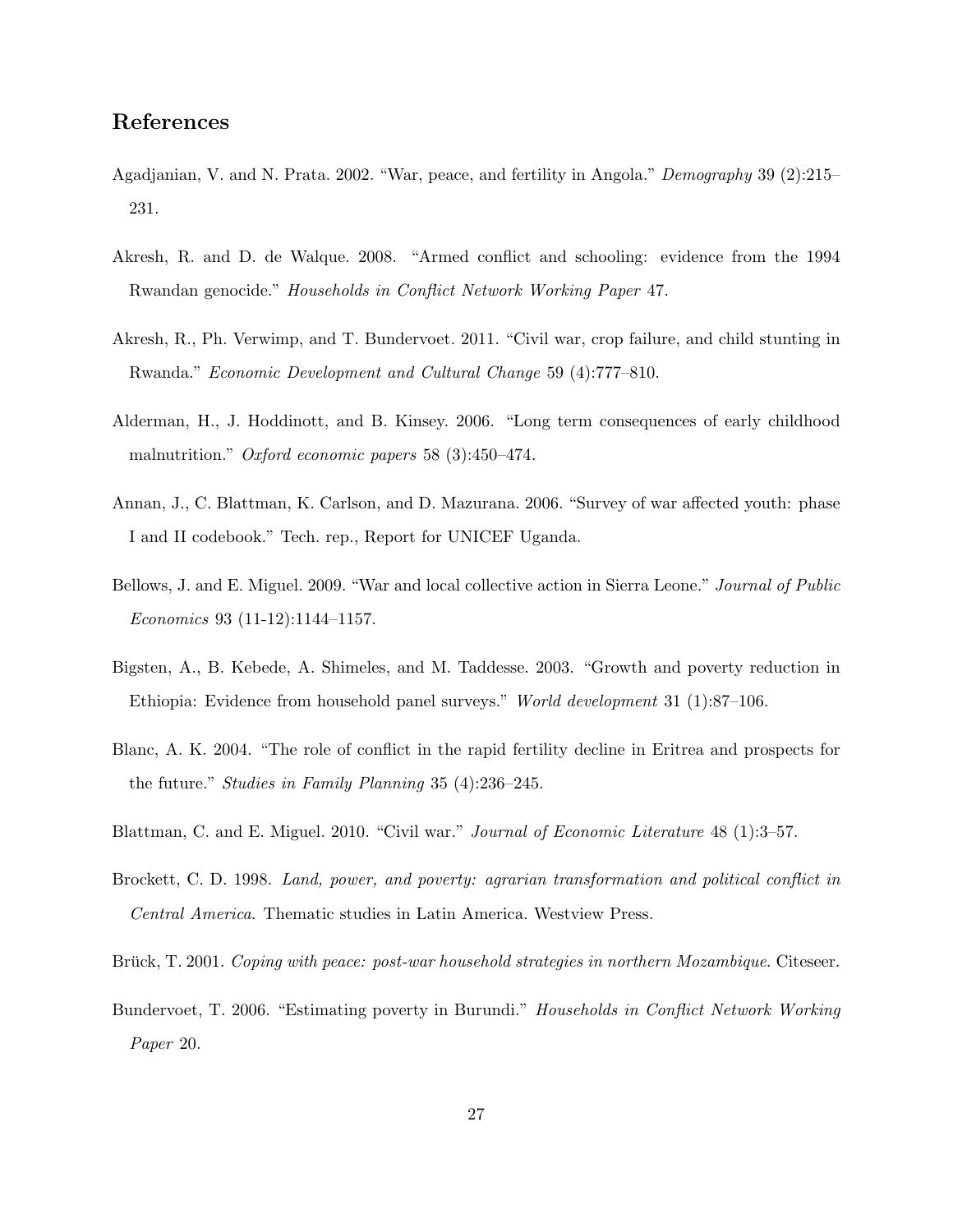-. 2010. "Assets, activity choices, and civil war: evidence from Burundi." *World Development* 38 (7):955–965.

- Bundervoet, T., Ph. Verwimp, and R. Akresh. 2009. "Health and civil war in rural Burundi." Journal of Human Resources 44 (2):536–563.
- Cazenave-Piarrot, A. 2004. "Burundi : une agriculture  $\hat{A}$  l'épreuve de la guerre civile." Les Cahiers d'Outre-Mer 226-227:313–338.
- Cerra, V. and S.C. Saxena. 2008. "Growth dynamics: the myth of economic recovery." The American Economic Review 98 (1):439–457.
- Chamarbagwala, R. and H. E. Moran. 2011. "The human capital consequences of civil war: Evidence from Guatemala." Journal of Development Economics 94 (1):41–61.
- Chrétien, J.-P. and M. Mukuri. 2002. *Burundi, la fracture identitaire. Logiques de Violence et* Certitudes Ethniques. Paris: Karthala.
- Collier, P., A. Hoeffler, and C. Pattillo. 2004. "Africa's exodus: capital flight and the brain drain as portfolio decisions." Journal of African Economies 13 (2):ii15–ii54.
- De Walque, D. and Ph. Verwimp. 2010. "The demographic and socio-economic distribution of excess mortality during the 1994 genocide in Rwanda." *Journal of African Economies* 19 (2):141–162.
- Fearon, J. D. and D. D. Laitin. 2003. "Ethnicity, insurgency, and civil war." American Political Science Review 97 (1):75–90.
- Foster, J., J. Greer, and E. Thorbecke. 1984. "A class of decomposable poverty measures." Econometrica: Journal of the Econometric Society :761–766.
- Ghobarah, H. A., P. Huth, and B. Russett. 2004. "The post-war public health effects of civil conflict." Social Science & Medicine 59 (4):869–884.
- González, M. A. and R. A. Lopez. 2007. "Political violence and farm household efficiency in Colombia." Economic Development and Cultural Change 55 (2):367–392.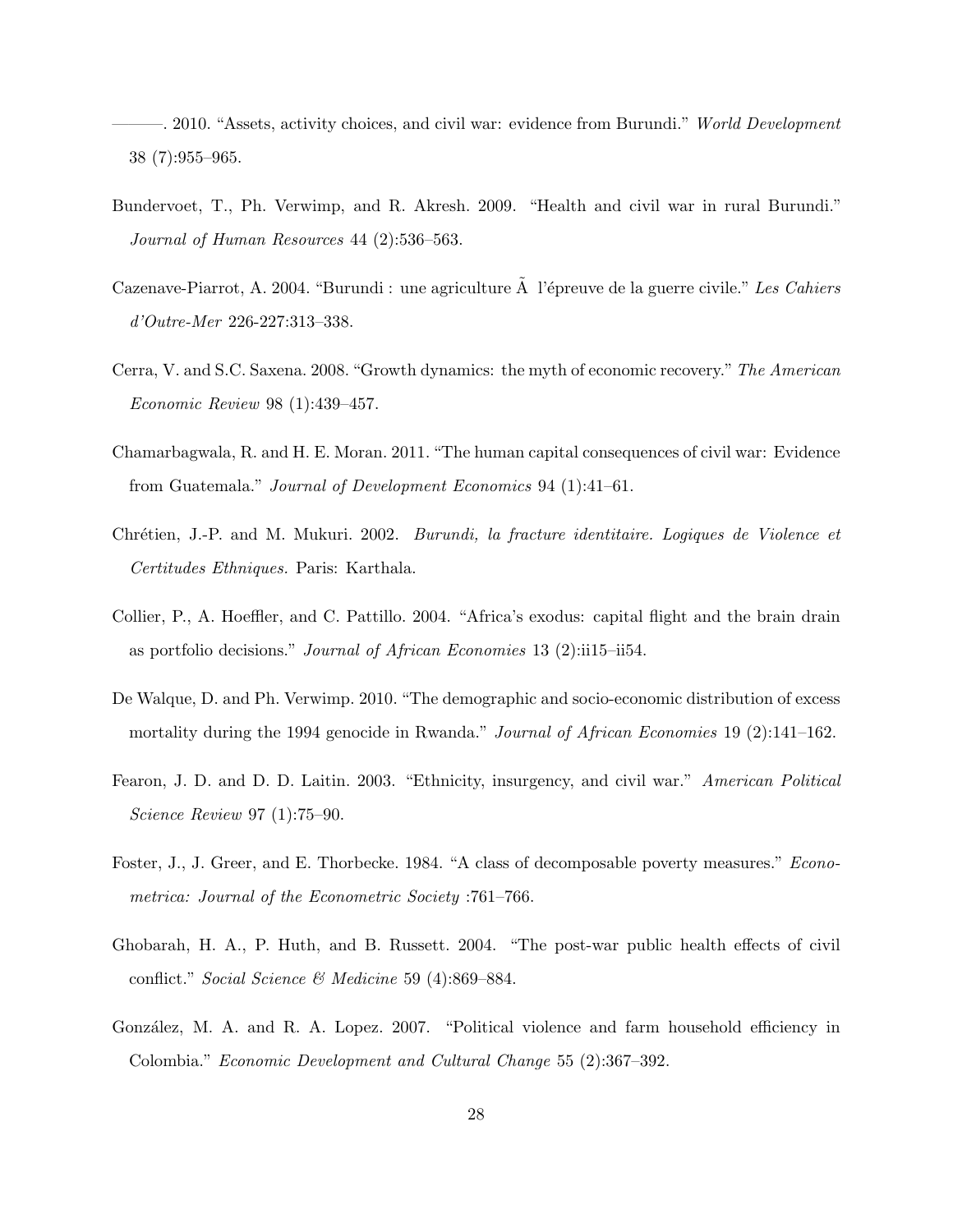Guha-Sapir, D. and O. D'Aoust. 2011. "Demographic and health consequences of civil conflict." World Development Report Background Paper .

Human Rights Watch, New York. 1998. "Proxy targets: civilians in the war in Burundi." Tech. rep.

- Ichino, A. and R. Winter-Ebmer. 2004. "The long-run educational cost of World War II." Journal of Labor Economics 22 (1):57–86.
- ISTEEBU. 1993. "Enquête sur le budget et la consommation des ménages ruraux au Burundi (EBC)." Tech. rep., République du Burundi – Ministère du Plan – Institut de Statistiques et d'Etudes Economiques du Burundi.
- Justino, P. 2012. "War and poverty." In The Oxford Handbook of the economics of peace and conflict, edited by M. Garfinkel and S. Skaperdas. Oxford University Press.
- Kalemli-Ozcan, S. 2003. "A stochastic model of mortality, fertility, and human capital investment." Journal of Development Economics 70:103–118.
- Keen, D. 1998. The economic functions of violence in civil wars. Adelphi Series. Oxford University Press for the International Institute for Strategic Studies.
- Krueger, R. and K. T. Krueger. 2007. "From bloodshed to hope in Burundi: our embassy years during genocide." Tech. rep., Austin: University of Texas Press.
- Lai, B. and C. Thyne. 2007. "The effect of civil war on education, 1980-97." Journal of peace research 44 (3):277–292.
- Lindstrom, D. P. and B. Berhanu. 1999. "The impact of war, famine, and economic decline on marital fertility in Ethiopia." Demography 36 (2):247–261.
- Minecofin. 2002. "A profile of poverty in Rwanda." Tech. rep., Government report. Ministry of Finance, Rwanda.
- Ngaruko, F. and J. D. Nkurunziza. 2000. "An economic interpretation of conflict in Burundi." Journal of African economies 9 (3):370–409.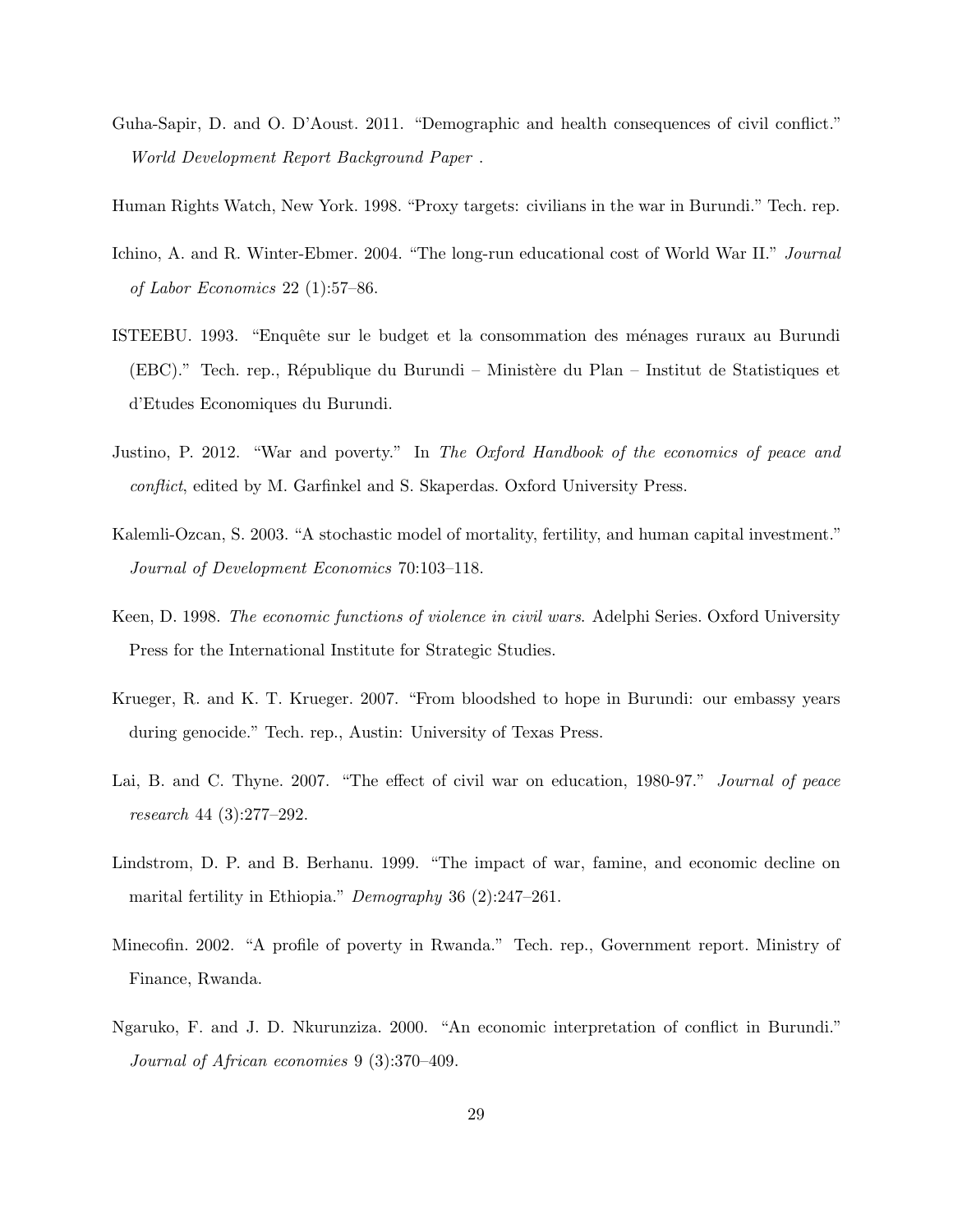- Raleigh, C., A. Linke, H. Hegre, and J. Karlsen. 2010. "Introducing ACLED: an armed conflict location and event dataset special data feature." Journal of peace Research 47 (5):651–660.
- Ravallion, M. 1992. "Poverty: a guide to concepts and methods." World Bank. LSMS Working Paper 88.
- $-$ . 1994. *Poverty comparisons*, vol. 56. Taylor & Francis.

———. 1998. Poverty lines in theory and practice, vol. 133. World Bank Publications.

- Ravallion, M. and B. Bidani. 1994. "How robust is a poverty profile?" The World Bank Economic Review 8 (1):75–102.
- Rohner, D., M. Thoenig, and F. Zilibotti. 2013a. "Seeds of distrust: conflict in Uganda." Journal of Economic Growth 18 (3):217–252.
- ———. 2013b. "War signals: a theory of trade, trust, and conflict." The Review of Economic Studies 80 (3):1114–1147.
- Shemyakina, O. 2011. "The effect of armed conflict on accumulation of schooling: Results from Tajikistan." Journal of Development Economics 95 (2):186–200.
- Simon Fraser University, Canada. 2013. "Human Security report." Tech. rep., Available at: http :  $//www.hsrgroup.org/docs/Publications/HSR2013/HSRP_Report_2013.140226_Web.pdf.$
- Smith, J. P. 2009. "The impact of childhood health on adult labor market ouctomes." The Review of Economics and Statistics 91 (3):478–489.
- Swee, E. L. 2015. "On war intensity and schooling attainment: The case of Bosnia and Herzegovina." European Journal of Political Economy 40:158–172.
- United Nations, US. 1996. "Report of the Secretary General on the situation in Burundi." Tech. rep., New York: United Nations.
- ———. 2004. "Report of the Secretary General on Burundi." Tech. rep., New York: United Nations.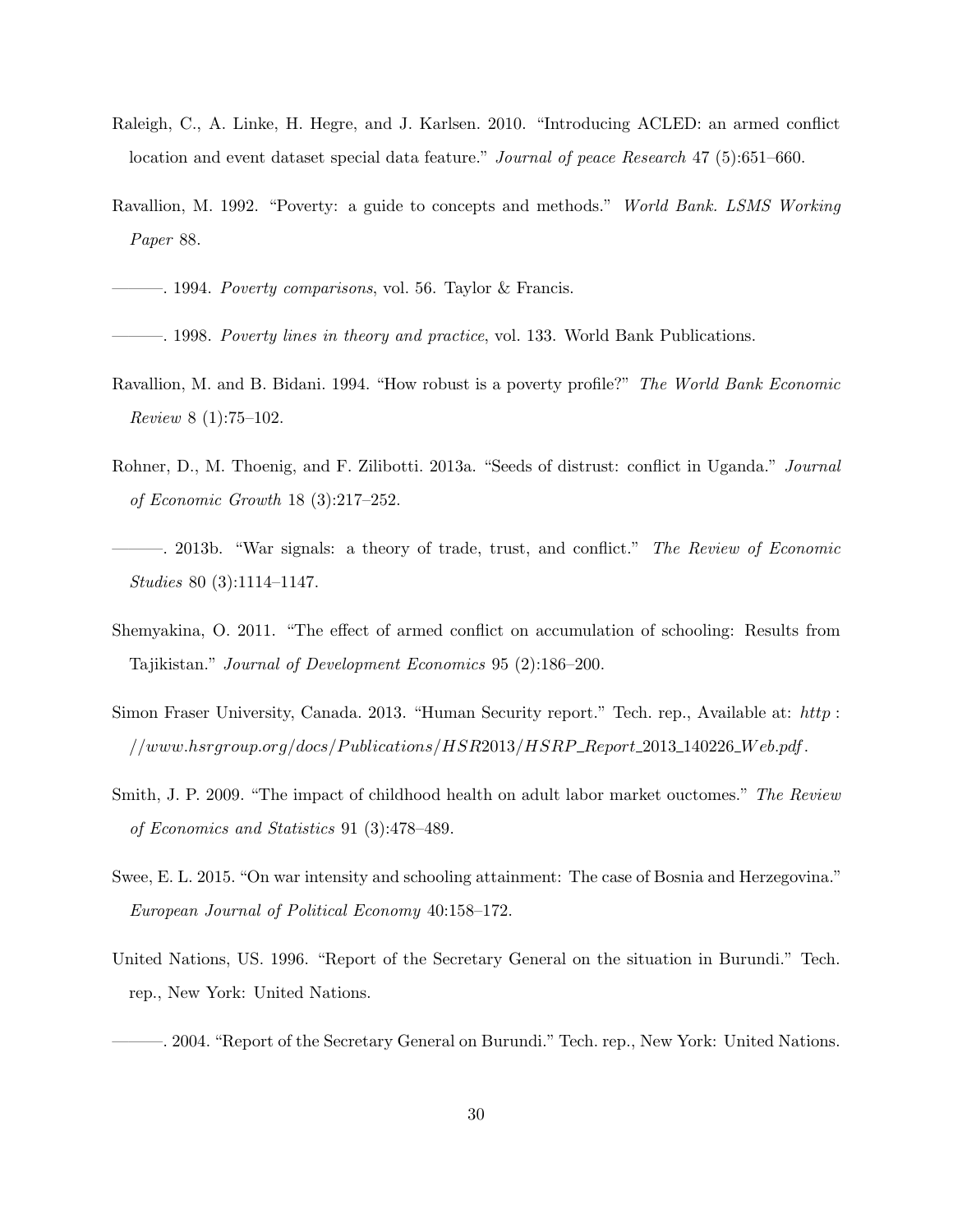———. 2005. "Fourth report of the Secretary General on the United Nations operation in Burundi." Tech. rep., New York: United Nations.

- ———. 2006. "Sixth report of the Secretary General on the United Nations operation in Burundi." Tech. rep., New York: United Nations.
- Uvin, P. 1999. "Ethnicity and power in Burundi and Rwanda: different paths to mass violence." Comparative politics 31 (3):253–271.
- Verwimp, Ph. 2016. "Escape from poverty through marriage." mimeo .
- Verwimp, Ph. and T. Bundervoet. 2009. "Civil war and the welfare of extended households: evidence from longitudinal data from burundi." Households in Conflict Network Working Paper 70.
- Voors, M. J., E. E. M. Nillesen, Ph. Verwimp, E. H. Bulte, R. Lensink, and D. P. Van Soest. 2012. "Violent conflict and behavior: a field experiment in Burundi." The American Economic Review 102 (2):941–964.
- Wood, E. J. 2003. Insurgent collective action and civil war in El Salvador. Cambridge Studies in Comparative Politics. Cambridge University Press.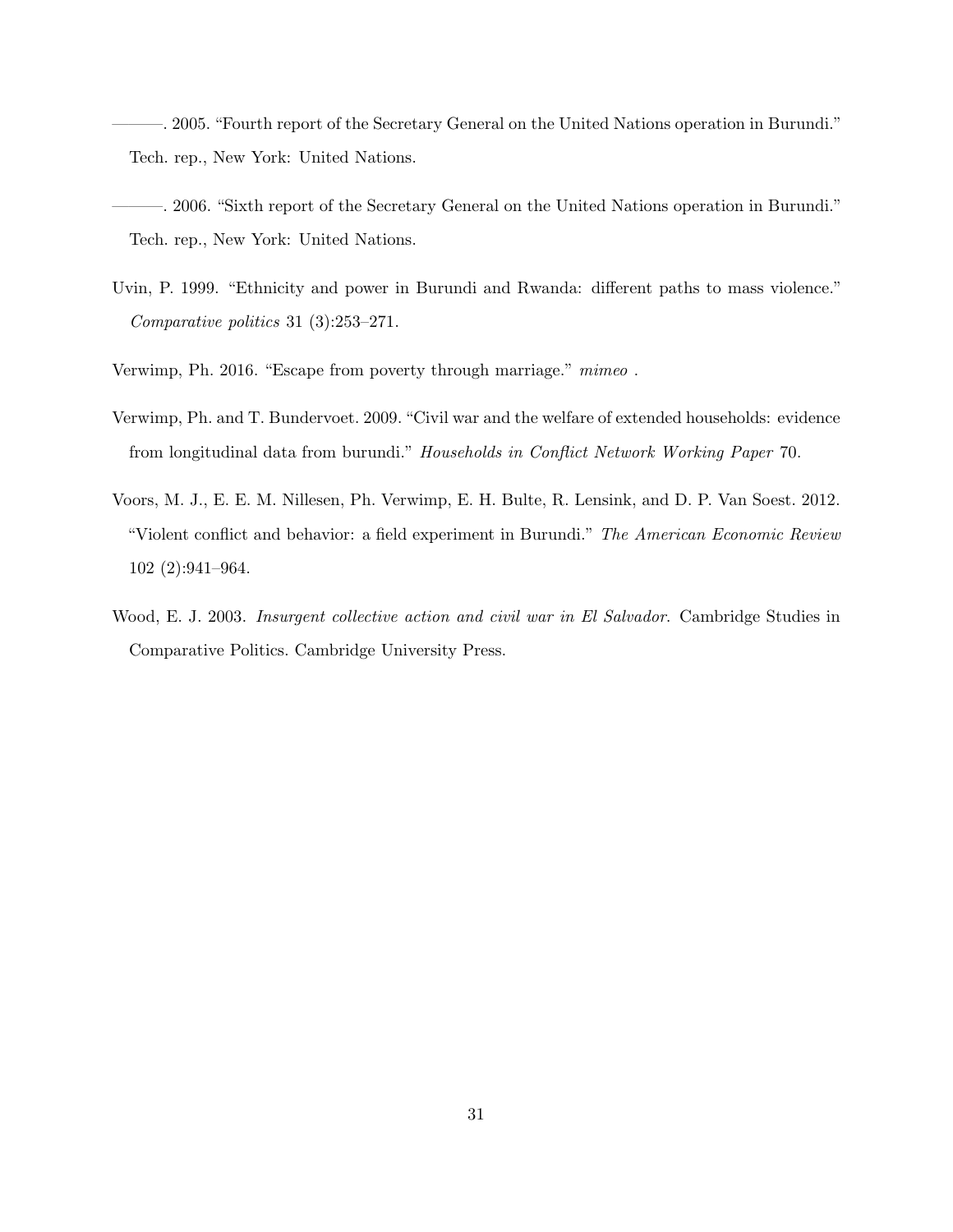## 7 Appendix

#### 7.1 The determinants of violence exposure

| Dependent variable:               | (1)       | $\overline{(2)}$ | $\overline{(3)}$ | (4)           |
|-----------------------------------|-----------|------------------|------------------|---------------|
| Violence exposure dummy           |           | $1993 - 1998$    |                  | $1999 - 2007$ |
| Distance to Bujumbura             | 0.0782    | 0.0549           | 0.0555           | 0.0909        |
|                                   | (0.194)   | (0.201)          | (0.207)          | (0.207)       |
| Altitude                          | 0.643     | 0.654            | 0.370            | 0.371         |
|                                   | (0.491)   | (0.502)          | (0.488)          | (0.472)       |
| Literacy $HHH - 1990$             | $0.0229*$ | 0.0200           | 0.00969          | 0.00425       |
|                                   | (0.0134)  | (0.0143)         | (0.0152)         | (0.0155)      |
| Resources $(log) - 1990$          | $-0.693$  | $-0.710$         | $-0.665*$        | $-0.568$      |
|                                   | (0.494)   | (0.507)          | (0.386)          | (0.406)       |
| Population density $-1990$        | 0.0450    | 0.0268           | $-0.0703$        | $-0.0688$     |
|                                   | (0.125)   | (0.130)          | (0.122)          | (0.117)       |
| $\%$ HHH farmer $-1990$           | 0.0320    | 0.0291           | 0.0224           | 0.0225        |
|                                   | (0.0202)  | (0.0212)         | (0.0149)         | (0.0151)      |
| % HHH under 30 – 1990             | 0.0185    | 0.0158           | 0.0162           | 0.0188        |
|                                   | (0.0175)  | (0.0182)         | (0.0157)         | (0.0154)      |
| $\%$ HHH under $50 - 1990$        | $-0.0188$ | $-0.0207$        | 0.0117           | 0.0161        |
|                                   | (0.0179)  | (0.0183)         | (0.0237)         | (0.0227)      |
| Share votes $Ndadaye - 1993$      | 0.00385   | 0.00383          | 0.000427         | $-0.000559$   |
|                                   | (0.00337) | (0.00352)        | (0.00317)        | (0.00317)     |
| $\%$ HHH women $-1998$            |           | $-0.00257$       |                  | $-0.00246$    |
|                                   |           | (0.00323)        |                  | (0.00252)     |
| Socioeconomic homogeneity $-1998$ |           | 0.0116           |                  | $0.0832*$     |
|                                   |           | (0.0557)         |                  | (0.0441)      |
| Constant                          | $-0.108$  | 0.718            | 2.389            | 1.027         |
|                                   | (8.514)   | (8.910)          | (5.787)          | (5.611)       |
|                                   |           |                  |                  |               |
| Observations                      | 94        | 93               | 94               | 93            |
| R-squared                         | 0.250     | 0.254            | 0.195            | 0.230         |

Table 9: The determinants of violence exposure – violence dummy.

OLS estimations. Robust standard errors in parentheses. \*\*\*p<0.01, \*\*p<0.05, \*p<0.1 Literacy HHH measures the share of household heads who are literate. Resources (log) measures the average yearly amount of resources per household and per year. % HHH under 30 – 1990 (respectively, % HHH above 50 – 1990) measures the share of household heads aged under 30 (respectively, aged below 50). Share votes Ndadaye – 1993 measures the share of votes obtained by Melchior Ndadaye, the first democratically-elected president, whose assassination a few months after his arrival in power triggered the beginning of the war.

Distance to Bujumbura, Altitude, Population density – 1990, Share votes Ndadaye – 1993, % HHH women – 1998 and Socioeconomic homogeneity – 1998 are provided by Voors et al. (2012) at the level of the localities.

Literacy HHH – 1990, Consumption (log) – 1990, % HHH farmer – 1990, % HHH under 30 – 1990 and % HHH above 50 – 1990 are provided by ISTEEBU (1993) at the province level.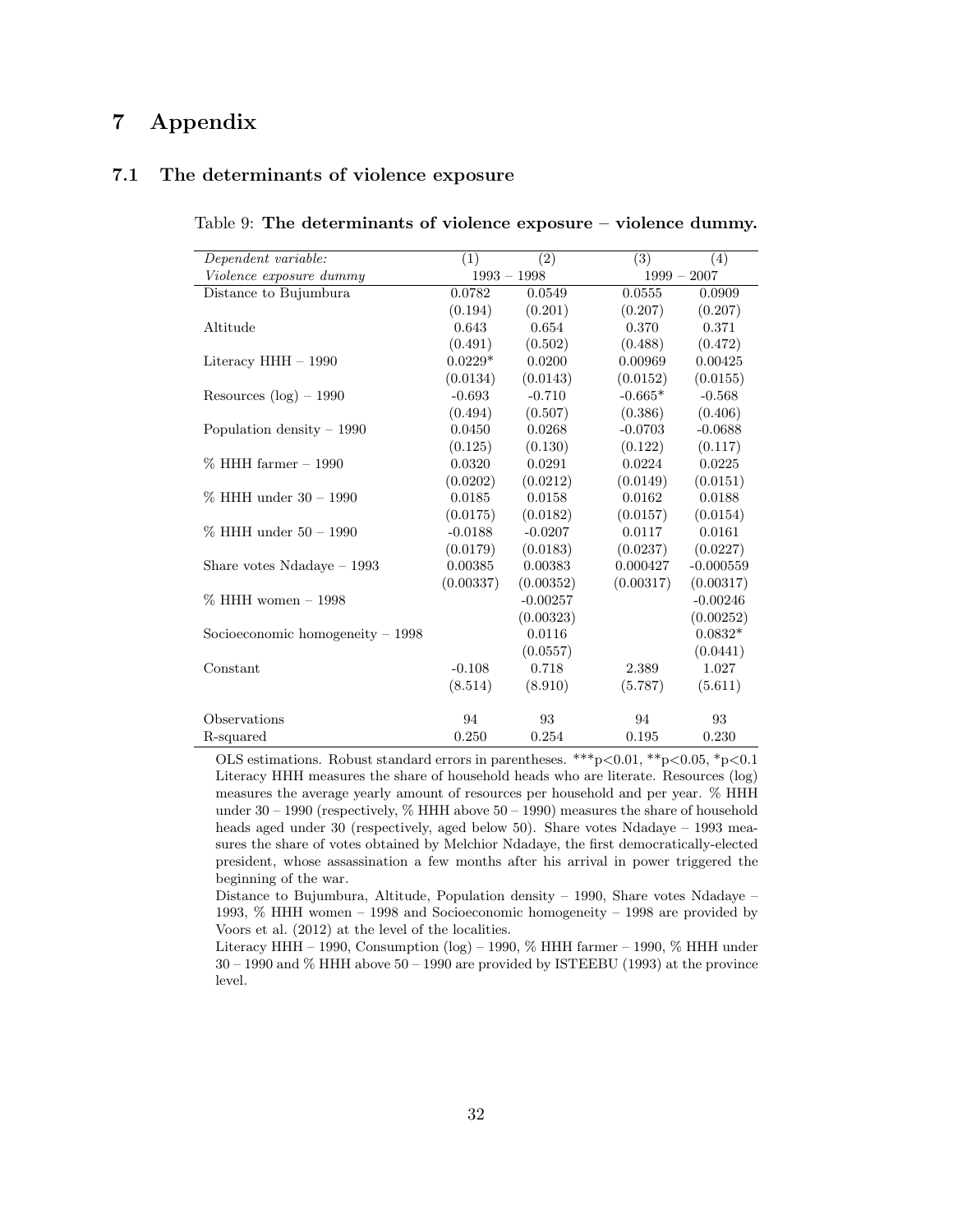## 7.2 Testing for selective attrition

| Characteristics in 1998       | Tracked in 2007 | Drop out in 2007 | Difference  |
|-------------------------------|-----------------|------------------|-------------|
| Number of members             | 5.115           | 4.371            | $0.743***$  |
| $Head - Age$                  | 40.36           | 50.97            | $-10.60***$ |
| Head - Female                 | 0.220           | 0.347            | $-0.127***$ |
| $Head - Eddie$                | 0.343           | 0.282            | 0.061       |
| $Head - AgrNoExp$             | 0.312           | 0.361            | $-0.050$    |
| $Head - AgrExp$               | 0.605           | 0.520            | $0.085**$   |
| $Head - NonFarm$              | 0.084           | 0.119            | $-0.035$    |
| Consumption (in log)          | 8.611           | 8.633            | $-0.022$    |
| Poverty status                | 0.696           | 0.673            | 0.023       |
| Violence exposure before 1998 | 0.588           | 0.450            | $0.138**$   |
| Violence exposure after 1998  | 0.181           | 0.144            | 0.037       |
| Number of households          | 741             | 202              | 943         |
| Characteristics in 2007       | Tracked in 2012 | Drop out in 2012 | Difference  |
| Number of members             | 5.314           | 4.870            | $0.444***$  |
| $Head - Age$                  | 42.25           | 42.78            | $-0.529$    |
| $Head - Female$               | 0.225           | 0.169            | $0.056**$   |
| $Head - Educ$                 | 0.441           | 0.455            | $-0.013$    |
| $Head - AgrNoExp$             | 0.452           | 0.497            | $-0.045$    |
| $Head - AgrExp$               | 0.455           | 0.370            | $0.085**$   |
| $Head - NonFarm$              | 0.093           | 0.133            | $-0.040*$   |
| Migrant                       | 0.092           | 0.101            | $-0.009$    |
| Consumption (in log)          | 8.487           | 8.493            | $-0.006$    |
| Poverty status                | 0.685           | 0.701            | $-0.016$    |
| Violence exposure before 1998 | 0.595           | 0.519            | $0.075**$   |
| Violence exposure after 1998  | 0.184           | 0.188            | $-0.005$    |
| Number of households          | 730             | 308              | 1,038       |
|                               |                 |                  |             |

Table 10: Testing for selective attrition.

Significance of the differences using a paired t-test. \*\*\*p<0.01, \*\*p<0.05, \*p<0.1.

## 7.3 Gini coefficients

| Type of HH   |       | Year  |       |
|--------------|-------|-------|-------|
|              | 1998  | 2007  | 2012  |
| All          | 0.360 | 0.485 | 0.613 |
| Original HH  |       | 0.488 | 0.651 |
| Split-off HH |       | 0.473 | 0.521 |

#### Table 11: Gini coefficients by household type and year.

Note: There is no split-off household in 1998 since it was the first round of survey.